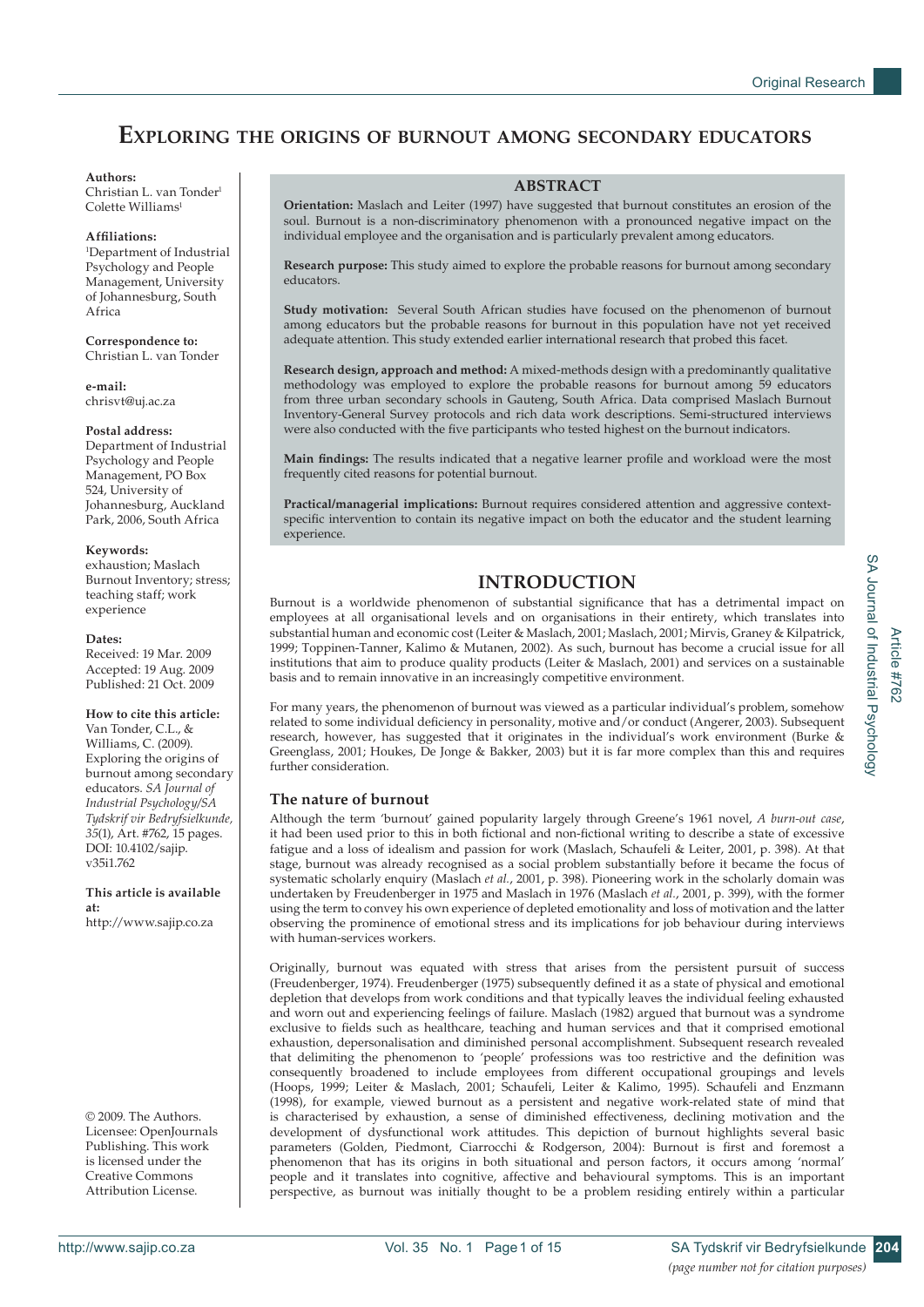individual, i.e. the consequence of a deficiency in the personal profile of an individual (Angerer, 2003). This was later followed by a 'pendulum swing' towards the institutional setting as the origin where the causes of burnout are to be found and it was argued that it is essentially a phenomenon that emerges from work-setting causes (Burke & Greenglass, 2001). The concurrent role and presence of both work setting and personal variables have since been recognised (Golden *et al.*, 2004) and more integrative theoretical frameworks that explicitly incorporate both situational and individual factors in the development of burnout are emerging (Maslach *et al.*, 2001).

More recently, Maslach *et al*. (2001, p. 399) described burnout as a psychological syndrome that develops in response to chronic emotional and interpersonal stressors in the work situation, which, *de facto*, articulates a non-productive relationship (effectively, a crisis) between employees and their work (Ahola *et al*., 2005; Leiter & Maslach, 2001). From this perspective, burnout, in particular, appears to be indicative of a substantively dysfunctional work setting and organisation and it is consequently a comment on the work environment and institutional setting, more so than on employees.

In an attempt to clarify the parameters of the phenomenon, Leiter and Maslach (2001) proposed that burnout be considered as an extreme point on a three-dimensional continuum that comprises energy (exhaustion), involvement (cynicism) and effectiveness (professional efficacy). The majority of scholars (Ahola *et al.*, 2005; Bakker, Van der Zee, Lewig & Dollard, 2006; Maslach *et al*., 2001) have used the term *burnout* to capture the overall state brought about by the compound effects of, firstly, a sense of being emotionally spent and mentally and physically drained and of feeling overextended or overstrained (the *exhaustion* component of burnout). It incorporates, secondly, an aloof, detached and often negative, indifferent and callous attitude (or response) towards various aspects of the work situation, which also manifests in a lack of enthusiasm and disengagement from work (the *cynicism* and/or depersonalisation component). In the final instance, burnout includes a perceived or experienced lack of accomplishment and diminished productivity accompanied by feelings of incompetence (the *personal efficacy* component). In essence, *exhaustion* is viewed as the depletion of the person's mental resources, while *cynicism* is considered a mental distancing from the person's work and professional *self-efficacy* as the person's beliefs about his/her effectiveness and accomplishment at work. The fundamental dynamic is one that stipulates that those who register high levels of burnout experience mental and physical exhaustion and distance themselves from their work.

Burnout is characterised by an assortment of psychological (cognitive and affective), physical and behavioural symptoms, and as many as 100 different symptoms have been identified (Botha, 2006). These symptoms can include low energy and chronic fatigue, insomnia, recurrent flu spells and colds, infections, digestive problems, dizziness, nausea, allergies, skin problems, breathing difficulties, stiffness and muscle aches, back pains and headaches, depression, substance abuse, loss of concentration, problematic interpersonal relations and low self-esteem (Angerer, 2003; Brock & Grady, 2000; Maslach & Jackson, 1981; Pines, 1993). Schaufeli and Buunk (2005) have since categorised burnout symptoms into five categories. These include *affective manifestations* (gloomy depressed mood, aggression and anxiety), *cognitive manifestations* (feelings of hopelessness, helplessness and powerlessness, a sense of failure, poor job-related esteem, impotence, impaired cognitive skills such as memory and attention, negativism, pessimism, reduced empathy, distrust and an exceptionally critical attitude towards management, peers and supervisors), *physical manifestations* (regular bouts of flu, somatic complaints, higher levels of cortisol and cholesterol and coronary heart disease), *behavioural manifestations* (substance abuse, absenteeism, staff turnover and impaired work performance) and *motivational manifestations* (a decline in and/or loss of enthusiasm, interest, idealism and zest,

disillusionment, disappointment, resignation and submission, interpersonal conflicts and physical and mental withdrawal). These symptoms apply to managerial and non-managerial employees, with low energy and lack of commitment probably more salient symptoms of leaders with significant burnout (Mirvis *et al*., 1999).

Even though burnout has been conceptualised as a form of job stress (Maslach, 2001) that appears to be a more severe version developing from prolonged exposure to stress (Botha, 2006; Kittel & Leynen, 2003), the precise relationship between these constructs is not entirely clear. The relatedness (not causality) of occupational or job stress to burnout, for example, has been observed among professionals in more stressful positions (Jamal & Baba, 2000) and among hospitality-industry employees (Gill, Flaschner & Shachar, 2006). In both instances, occupational and job stress was positively related to burnout. McManus, Winder and Gordon (2002), in a study of UK doctors, however, found that stress and burnout stand in a causal cycle where stress increases emotional exhaustion, which, in turn, increases stress, which then again increases emotional exhaustion. Even though these observations serve only to confirm the intertwined relationship of the constructs and do not, as yet, provide adequate clarity on their relatedness, they do, nonetheless, provide some legitimacy for researchers who tend to use the concepts in unison.

Given the extensive array of symptoms recorded for burnout, it is not surprising that it is often also associated with anxiety and depression (McManus *et al*., 2002). Overlaps have, in fact, been recorded between burnout and disorders such as chronic fatigue syndrome, fibromyalgia and major depression (Sandström, Rhodin, Lundberg, Olsson & Nyberg, 2005). Several recent studies that employed the Maslach Burnout Inventory (MBI) and several measures of depression, however, have clearly distinguished between these constructs (Bakker *et al*., 2000; Maslach *et al.*, 2001). Whereas depression is multifaceted, burnout is specific to work content (Angerer, 2003) and is revealed in work-related symptoms rather than physical and biological symptoms (the latter being more salient in anxiety and depression). This is consistent with Angerer's (2003) observation that mental and behavioural symptoms are, in most burnout cases, more prevalent than physical symptoms.

When we turn to the typical antecedents and causes of burnout, an impressive number of studies has revealed a plethora of factors contributing to or causing stress and burnout (Taris, Van Horn, Schaufeli & Schreurs, 2004). Substantial consistency is observed across occupational groupings and professions (such as those of the Methodist clergy, police officers, medical doctors, information technology specialists, managers and clinical social workers) other than educators, and across geographical (i.e. national) boundaries (Golden *et al.*, 2004; Griva & Joekes, 2003; Loo, 2004; McManus *et al.*, 2002; Mirvis *et al.*, 1999; Richardsen & Martinussen, 2004; Tang, Au, Schwarzer & Schmitz, 2001; Toppinen-Tanner *et al.*, 2002; Um & Harrison, 1998).

The consequences of burnout are substantial and span the individual's home and work settings (Burke & Greenglass, 2001). In the work situation, these may include the intention to quit, high actual staff turnover, absenteeism, low morale and reduced job satisfaction (Angerer, 2003; Golembiewski, Hilles & Daly, 1987; Maslach & Jackson, 1981; Pines, Aronson & Kafry, 1981; Um & Harrison, 1998). Moreover, while many studies have reported a relationship between heart attacks and burnout (Angerer, 2003), the phenomenon has also been linked to physical exhaustion and illness, family and marital conflict and the increased use of alcohol and drugs (Koeske & Koeske, 1989). The development of psychological problems is equally probable (Maslach & Jackson, 1982). Health issues, such as sleeplessness and depression, are common consequences of burnout that negatively impact on the employee's work performance and commitment which, in turn, result in lowered performance and productivity (Burke & Greenglass, 1991; Gill *et al.*, 2006; Levinson, 1996).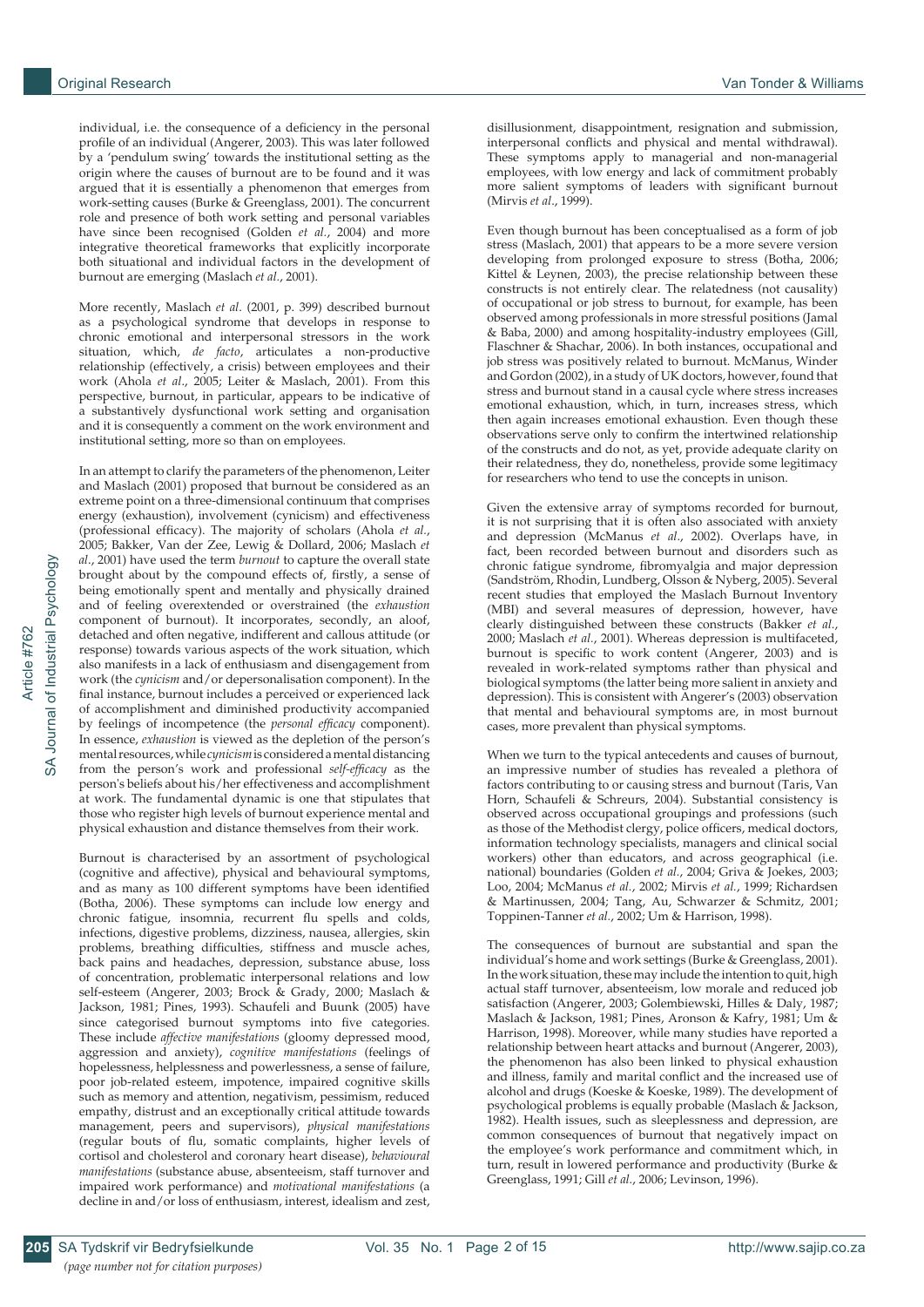Contemporary perspectives on burnout have begun to explore the 'positive antithesis of burnout' or work engagement (Maslach *et al.*, 2001, p. 397), which seemingly represents one end of a bipolar scale, with burnout representing the opposite end. While burnout refers to a human state that is characterised by feelings of ineffectiveness, exhaustion and distancing from work and people, work engagement constitutes a reversal of this state, where people feel energised and involved with work and people. Maslach *et al.* (2001), however, indicated that different approaches to the conceptualisation of work engagement are being explored (by, for example, Schaufeli and others) and that engagement is not necessarily presumed to be assessed by a reversal of the MBI scoring profile.

Another important development in the field of burnout research relates to increasing focus on the systemic nature and role of burnout and, in particular, its organisational role and impact. At the organisational level, burnout similarly has pronounced consequences. Work is generally performed by employees in some organisational setting (Cherniss, 1980; Um & Harrison, 1998) characterised by specific role and regulatory structures (and authority and power) that invariably contribute to job stress and burnout (Cherniss, 1980; Um & Brown-Standridge, 1993). Bhanugopan and Fish (2006) consequently related burnout to the discrepancy between the expectations held by individuals of how they meet role responsibilities and expectations implied or imposed by the existing organisational structure. When pressure for improved performance intensifies or is maintained for long periods (an overriding concern in current times), stress arising from this results in exhausted and burnt-out employees (Messmer, 2004, p. 12). Mirvis *et al.* (1999) also observed that burnout among organisational leaders, in particular, has a pronounced effect on the organisation at large. It firstly results in ineffective management and secondly (more indirectly) facilitates the transfer of the burnout stage(s) to colleagues and to the organisation (Golembiewski & Boss, 1991).

It seems clear that burnout is a non-discriminatory phenomenon that is prevalent not only in all occupations and and professions, but also invariably has a pronounced negative impact on the employee and the organisation. The view by Maslach and Leiter (1997) that burnout '. . . represents an erosion in values, dignity, spirit, and will, an erosion of the human soul' (p. 17) offers an appropriate concluding perspective on the nature of the burnout phenomenon. It suggests that employers should give substantial and careful consideration to the phenomenon.

## **Burnout among educators**

Area of the state of the state of the state of the state of the state of the state of the state of the state of the state of the state of the state of the state of the state of the state of the state of the state of the s Several scholars have argued that burnout is more prevalent among educators and more relevant to teaching than any other professional arena (Antoniou, Polychroni & Vlachakis, 2006; Friedman, 1991; Griva & Joekes, 2003; Hughes, 2001). Burnout is indeed a phenomenon that is regularly suffered by educators (Burke & Greenglass, 1996; Cherniss, 1980; Hughes, 2001; Kittel & Leynen, 2003; McCormick, Ayres & Beechey, 2006) and it is clear that educators experience a great deal of stress and burnout practically on a daily basis (Griva & Joekes, 2003; Jackson & Rothmann, 2005a). The impact of this on educators' mental and physical health is decidedly negative (Antoniou *et al.*, 2006; Pomaki & Anagnostopoulou, 2003; Tang *et al.*, 2001) and may lead to psychological dysfunction (Griva & Joekes, 2003). Consequently, stress and burnout among educators have received considerable research attention across the globe (Antoniou *et al.*, 2006; Griva & Joekes, 2003; Jackson & Rothmann, 2005a, 2005b; Kittel & Leynen, 2003; McCormick *et al.*, 2006; Pomaki & Anagnostopoulou, 2003; Pretorius, 1994; Sari, 2000, 2002, 2004; Stevenson & Harper, 2006; Tang *et al.*, 2001; Travers & Cooper, 1993, 1996).

The stress that educators experience has equally undesirable consequences for their immediate work environment. It directly affects the learning environment and interferes with

the achievement of educational goals (Tang *et al.*, 2001). The 'burnt-out' teacher is also bound to have a negative effect on the well-being and performance of students. Burnout could furthermore lead to teacher absenteeism, alienation, detachment and eventually teachers abandoning the profession (Maslach & Leiter, 1997). These perspectives would suggest that it is important for and in the interest of the education profession to consider the role and prevalence of burnout among educators in South Africa.

### **Burnout among educators in South Africa**

The South African educational landscape has experienced significant changes over the past decade, which could contribute to higher levels of stress and burnout among educators. Jackson and Rothmann (2005a) indicated that the South African education system accommodates more than 12.3 million learners, 29 386 primary and secondary schools, 375 000 educators, 5 000 inspectors and subject advisers and 68 000 officials, managers and support personnel. While several efforts have been made to improve education in South Africa, the effectiveness of educators is still influenced by racism, violence and other manifestations of antisocial behaviour in schools (Jackson & Rothmann, 2005a). Practically on a daily basis, educators in South Africa have to deal with classes with large numbers of students (40 to 60) and with outcome based education (OBE), which was introduced in 2000 and which increased the workload of educators immensely. Several studies have moreover confirmed that anxiety, depression, job dissatisfaction and burnout, with the accompanying physical-health consequences, are pronounced experiences of today's educators (Pomaki & Anagnostopoulou, 2003; Sari, 2004). Educators in South Africa are not exempt from these negative outcomes (Jackson & Rothmann, 2005a). This suggests the importance of attending to the well-being of the teacher corps in South Africa and, more specifically, paying attention to the effects that stress and burnout have on these teachers.

By and large, studies on educator stress and burnout have tended to focus on developed English-speaking countries and little is known about the experiences of educators in developing countries (Tang *et al.*, 2001). In South Africa, most of the research on burnout in the schooling system has been undertaken in the North West Province (Jackson & Rothmann, 2005b). The focus of this research, which has predominantly been quantitative in nature, has been essentially to establish the psychometric properties of an adapted version of the MBI General Survey (GS) in a South African setting with educators of different language groups. These studies have revealed that the levels of exhaustion, mental distancing and professional efficacy experienced by educators differ substantially from school to school (Jackson & Rothmann, 2005b).

In countries other than South Africa, burnout research has directed meaningful attention to the reasons for burnout among educators. In South Africa, however, the reasons for burnout among educators have not yet been adequately explored. The reasons for this remain speculative but it seems that the choice of research objectives and approaches may have been influenced by a tendency towards more quantitative studies, which may account for the absence of exploratory studies. The limitations of burnout research in South Africa furthermore include poorly designed and controlled studies and a lack of sophisticated statistical analyses (Rothmann, 2003).

## **Sources of educator burnout**

With this study's focus on the sources of educator burnout, it is useful to note that a plethora of sources has been identified in international literature. These sources emerge equally from the work setting and context and from the individual's psychological and physiological profile. Sources of burnout originating in the work context that have been reported include workload and work pressure, unsatisfactory working conditions, poor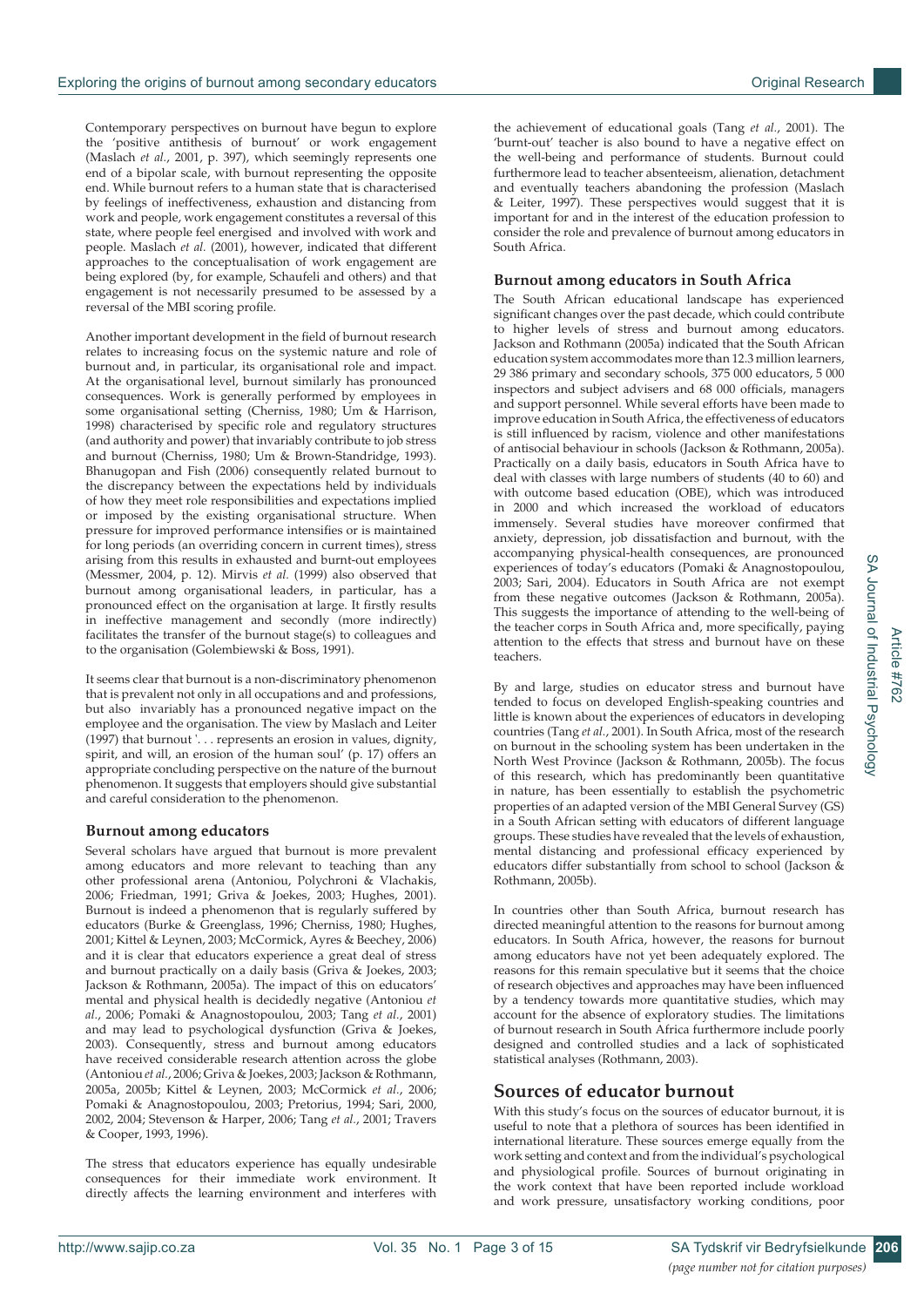relationships with colleagues and superiors, unsatisfactory school management and administration, the form and content of school cultures, school structure and communication, leadership practices, a lack of promotional prospects, resources available to schools, the size of classes, educational policies and procedures, school reputation, relationships with the community and with parents, and pupil attitudes and behaviour (Antoniou *et al.*, 2006; Clarkson & Hodgkinson, 2007; Griva & Joekes, 2003; Kittel & Leynen, 2003; Oshagbemi, 2000; Sari, 2000, 2005; Zeffane & McLoughlin, 2006). Institutional and societal factors, such as low pay, poor training, a lack of resources, a lack of teaching and learning materials and a breakdown in traditional support systems, can be added to this list (Burke & Greenglass, 1996; Sari, 2002). In addition to their work pressure, the emotional, mental and physical reactions of educators also contribute to stress (Sari, 2004), while feelings of low status and gender have been found to be related to burnout (Antoniou *et al.*, 2006; Clarkson & Hodgkinson, 2007; Sari, 2000). Apart from these sources of stress and burnout, the level of interaction of educators with students and colleagues, access to new and/or professional knowledge, opportunities and challenges, working conditions (including salary), advancement opportunities and job security are also considered meaningful predictors of burnout (Dinham & Scott, 2000; Ratliff, 1988; Sari, 2004). Several demographic variables have also been found to be related to burnout and these include age, marital status and gender (Maslach, 1982) but the results have not been conclusive or necessarily consistent across the studies. Age is a case in point, with a study by Calvert, Flynn, Fraser and Long (1991) failing to produce a significant relationship between age and burnout. More recently, a study by Xanthopoulou *et al.* (2007) revealed overwhelming job demands to be one of the strongest predictors of burnout.

Against this setting, the current study intends to explore the reasons why educators at secondary schools in Gauteng are likely to experience burnout. This aligns with the views of those who have argued that burnout among academic-faculty members is a phenomenon of growing proportions and in need of further research (Barkhuizen & Rothmann, in press). Exploring the underlying reasons for burnout will assist with the search for more effective strategies for managing and containing the incidence of burnout among educators. The operational objectives of this study are therefore *to measure and establish the incidence of burnout among a selection of educators and to identify the potential reasons for burnout in those educators who scored the highest according to the burnout instrument*. The design and methodology for a study to address these research objectives are presented under 'Research design'.

## **RESEARCH DESIGN Research approach**

This study's design fitted that of a mixed-methods approach, as it embraced elements of both qualitative and quantitative methodologies, although the qualitative focus was, in fact, dominant. Technically, the study's design can be conceptualised as a *dominant – less dominant mixed methods design* (*cf.* Tashakkori & Teddlie, 1998, p. 45), as the quantitative and qualitative methodologies were not utilised in equal proportions. This follows from the exploratory purpose of data analysis (Onwuegbuzie & Teddlie, 2003), hence the prominence of the qualitative component.

The choice of a mixed-methods design followed, largely, from the manner in which burnout was conceptualised. At the same time, the design should overcome the implicit bias that stems from single-method, single-observer, single-theory studies (Rocco, Bliss, Gallagher & Perez-Prado, 2003). Mixed-method studies are informed by several paradigms, typically the positivist (with quantitative-research methodologies) and the interpretative (with qualitative methodologies) paradigms. Reality, knowledge and experience are very different for these two fundamental paradigms and, as a result, defining and measuring phenomena similarly take very different forms.

Positivist studies require precise quantitative data to reveal relevant 'laws' with which to understand (predict) behaviour. These are obtained through data-gathering methodologies, such as experiments, surveys and statistics (Newman, 2000). Positivist studies are a paradigm largely premised on the philosophy of science as embodied in the natural sciences and are applied to research in the social sciences. The physical and the social world and therefore knowledge of human functioning are seen as existing externally to the researcher (Denzin & Lincoln, 1994; Newman, 2000). This reality, it is argued, is patterned and has regularity (Terre Blanche & Durrheim, 2002, pp. 3–8). Consistent with this positivist tradition, burnout is viewed as a patterned and recurring phenomenon that is measurable with established, i.e. reliable, and validated surveys (such as the MBI-GS). A more quantitative approach is therefore appropriate for establishing the levels of burnout among secondary educators.

The second design component of a mixed-methods study is informed by the interpretative paradigm, which is often combined with social constructivism (Creswell, 2003; Esterberg, 2002). This approach takes the position that socially ascribed meaning is the



**FIGURE 1** Research design and methodology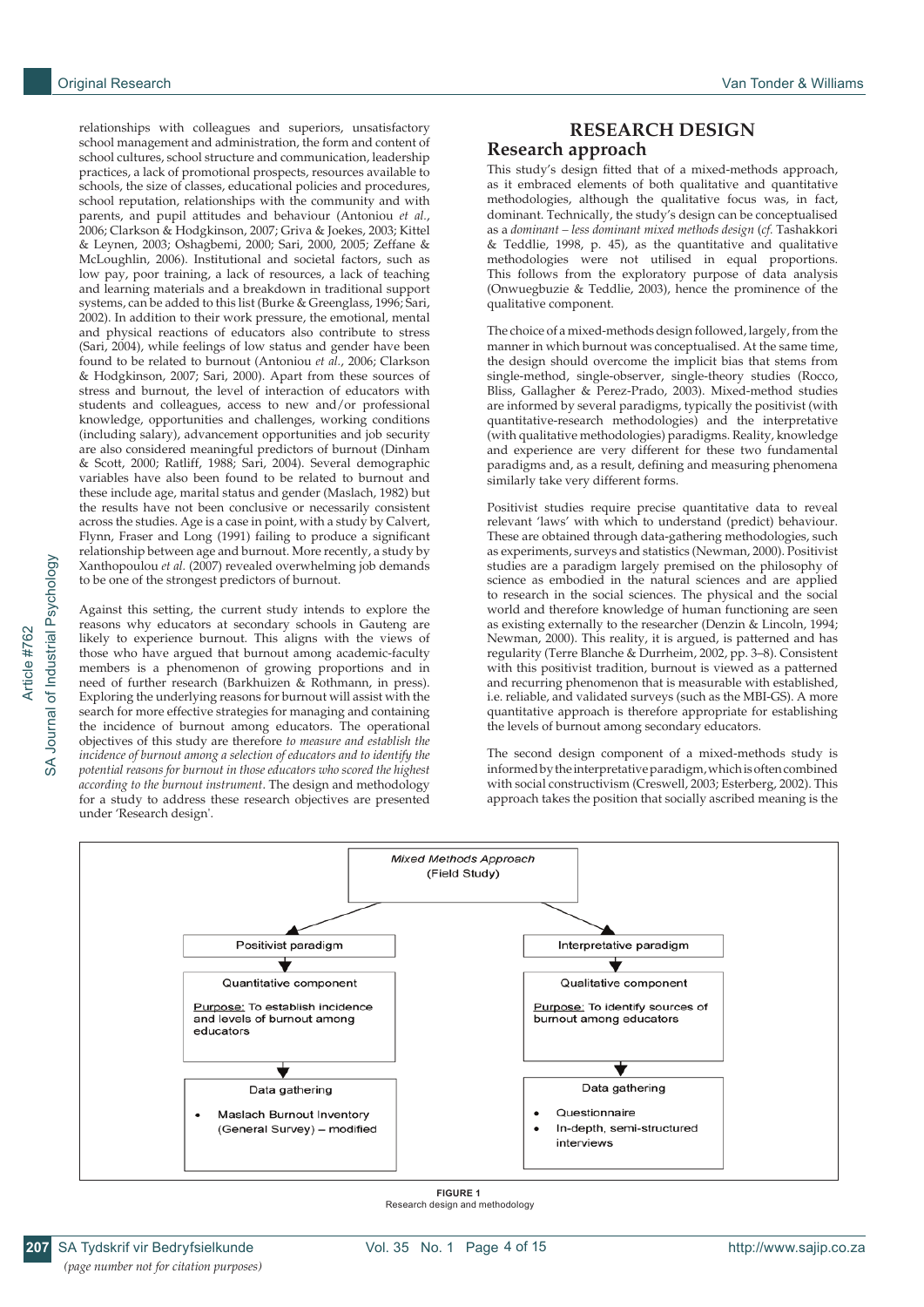| <b>AGE (YEARS)</b> |                | <b>TENURE (YEARS)</b>      |                 |    | <b>MARITAL STATUS</b> |                 | <b>LANGUAGE</b> |               |                 | <b>QUALIFICATION</b> |        |                 |    |        |
|--------------------|----------------|----------------------------|-----------------|----|-----------------------|-----------------|-----------------|---------------|-----------------|----------------------|--------|-----------------|----|--------|
| <b>CATEGORY</b>    |                | $\frac{9}{6}$ <sup>a</sup> | <b>CATEGORY</b> |    | %                     | <b>CATEGORY</b> |                 | $\frac{0}{0}$ | <b>CATEGORY</b> |                      | $\%$   | <b>CATEGORY</b> |    | %      |
| > 25               | 3              | 5.08                       | < 2             | 10 | 16.94                 | Not married     | 9               | 15.25         | Afrikaans       | 38                   | 64.40  | B degree        | 22 | 37.28  |
| $26 - 30$          | 8              | 13.55                      | $2 - 5$         | 19 | 32.20                 | Living: partner | $\overline{2}$  | 3.38          | English         | 11                   | 18.64  | Honours         | 7  | 11.86  |
| $31 - 35$          | 9              | 15.25                      | $6 - 10$        | 9  | 15.25                 | Married         | 44              | 74.57         | Northern Sotho  | 4                    | 6.77   | 4-year diploma  | 20 | 33.89  |
| $36 - 40$          | 3              | 5.08                       | $11 - 15$       | 13 | 22.03                 | Divorced        | $\overline{2}$  | 3.38          | Tsonga          | 3                    | 5.08   | 3-year diploma  | 10 | 16.94  |
| $41 - 45$          | 18             | 30.50                      | $16 +$          | 8  | 13.55                 | Single          |                 | 1.69          | Tswana          | 3                    | 5.08   |                 |    |        |
| $46 - 50$          | $\overline{7}$ | 11.86                      |                 |    |                       | Widow/er        |                 | 1.69          |                 |                      |        |                 |    |        |
| $51 - 55$          | $\overline{7}$ | 11.86                      |                 |    |                       |                 |                 |               |                 |                      |        |                 |    |        |
| $56 - 65$          | 4              | 6.77                       |                 |    |                       |                 |                 |               |                 |                      |        |                 |    |        |
| <b>TOTAL</b>       | 59             | 100.00                     |                 | 59 | 100.00                |                 | 59              | 100.00        |                 | 59                   | 100.00 |                 | 59 | 100.00 |

**TABLE 1** Participant demographics

<sup>a</sup>The row of percentages reflects the proportions of the overall sample (59 respondents or 100%) defined in terms of a specific categorical variable (indicated in the column headed 'Age'). For example, ten educators have less than two years service (see the column headed 'Tenure'), amounting to 16.94% of the total sample of 59 educators.

actual reality and that the subjective experience of a person is real and holds the key to understanding phenomena. Terreblanche and Kelly (1999, p. 68) summarised this paradigmatic approach when they stated that interpretive research use[s] methods that try to interpret and describe people's feelings and experiences in human terms rather than through quantification'. It follows that the advancement of scientific knowledge implies interacting with and listening to people to obtain a complete understanding. Accordingly, true meaning can be discovered only through a detailed study of the narrative or text/transcript of research participants (Denzin & Lincoln, 1994; Newman, 2000) derived from a situated activity where the researcher is in, and not outside, the world (Denzin & Lincoln, 2005, p. 3).

particles in the best control of the matrix of the control of the control of the control of the sychology of the control of the sychology of the sychology of the sychology of the sychology of the sychology of the sycholo These two paradigms interlock in the conceptualisation of burnout for the purposes of this study. As indicated earlier, burnout is (ontologically) believed to be a discernable and measurable phenomenon of generally known parameters, i.e. it is possible to measure and detect noticeable and consistent patterns in the phenomenon at a general level. At the same time, it is also believed that the nature and onset of stress and burnout, for any person, are uniquely individual and a function of a variety of factors, including how a person perceives, interprets and internalises the meaning of situations. From this perspective, it follows that the epistemology of burnout should straddle both paradigms and that knowledge of the phenomenon should be both objectively and subjectively discernible. Methodologically, knowledge of burnout and, specifically, of the levels and incidence of burnout can be accessed (normatively) through quantitative assessment (such as the MBI-GS), while the origins and sources of burnout can be established through qualitative procedures (such as semi-structured interviews).

# **Research strategy**

Being a mixed-paradigm study, a field-study approach that incorporates, firstly, a survey (the MBI-GS) and, secondly, semi-structured and in-depth interviews was considered to be appropriate (Figure 1). The field-study approach ensured that currently employed educators were engaged in their work situations at a given time. Such a strategy, moreover, allowed access to several respondents in order to establish the prevalence of the phenomenon of burnout, yet also provided the opportunity to explore the nature and reasons of the phenomenon in greater depth with a smaller group of respondents who were part of the original sample. The MBI-GS revealed the educators who were scoring high and low on the indicators of burnout, while the semi-structured interviews provided rich data on the educators' perceptions, feelings and experiences, from which the reasons for the phenomenon were extracted.

# **Research method**

### **Research setting**

Secondary (high) schools located in the greater Johannesburg

area (Gauteng province) provided the opportunity for pursuing the research objectives of this study, in particular as burnout is a noted phenomenon among educators worldwide. As indicated, burnout among educators has received extensive research coverage in international settings. In South Africa, the education system has been the subject of pervasive change and is the regular subject of media coverage. Schools located in Gauteng and greater Johannesburg, more specifically, tend to be better resourced than rural schools, which should reduce the influence of resources as potential stressors and causes of burnout.

### **Sampling**

The research population for the study was defined as all Gauteng secondary-school educators. Through convenience sampling, the participation of three secondary schools was secured. This study attempted to maximise participation and all the educators in the three schools were consequently approached to participate. This comprised a potential sample of 65 educators, of which 59 (90.7%) eventually participated. The basic demographic features of the participating educators are conveyed in Table 1.

From Table 1, it is clear that the sample across the three schools comprised more female educators (69.4%) than males (30.6%), with the majority of respondents occupying the rank of 'educator' (54 educators or 91.5%). The educators were well qualified, with most possessing a three-year post-school qualification or higher.

### **Methods of data gathering**

To address the first research objective of this study (the quantitative component), the GS version of the MBI was selected to identify the incidence and levels of burnout among the educators in the sample. The MBI was developed by Maslach and Jackson (1981) and is currently the most widely used measure for burnout (Angerer, 2003; Moore, 2000). It is the only measure of burnout that measures all three core dimensions of burnout, namely exhaustion, depersonalisation and personal efficacy (Maslach *et al*., 2001).

Originally, the MBI Educators Survey (ES) comprised the three dimensions of emotional exhaustion, depersonalisation and personal efficacy. Maslach's (2001) elaborated definition of burnout, which allowed for all occupations and not only for education, however, posed a problem for occupations that were not people-orientated to the same extent. As depersonalisation refers to a social relationship, it could not be expanded to work in general. To overcome this problem, the MBI-GS, in which depersonalisation was considered a special case of mental distancing, was developed (Jackson & Rothmann, 2005a). The only differences between the two versions were that the cynicism scale in the MBI-GS was substituted in the MBI-ES with the depersonalisation scale and that, rather than using the term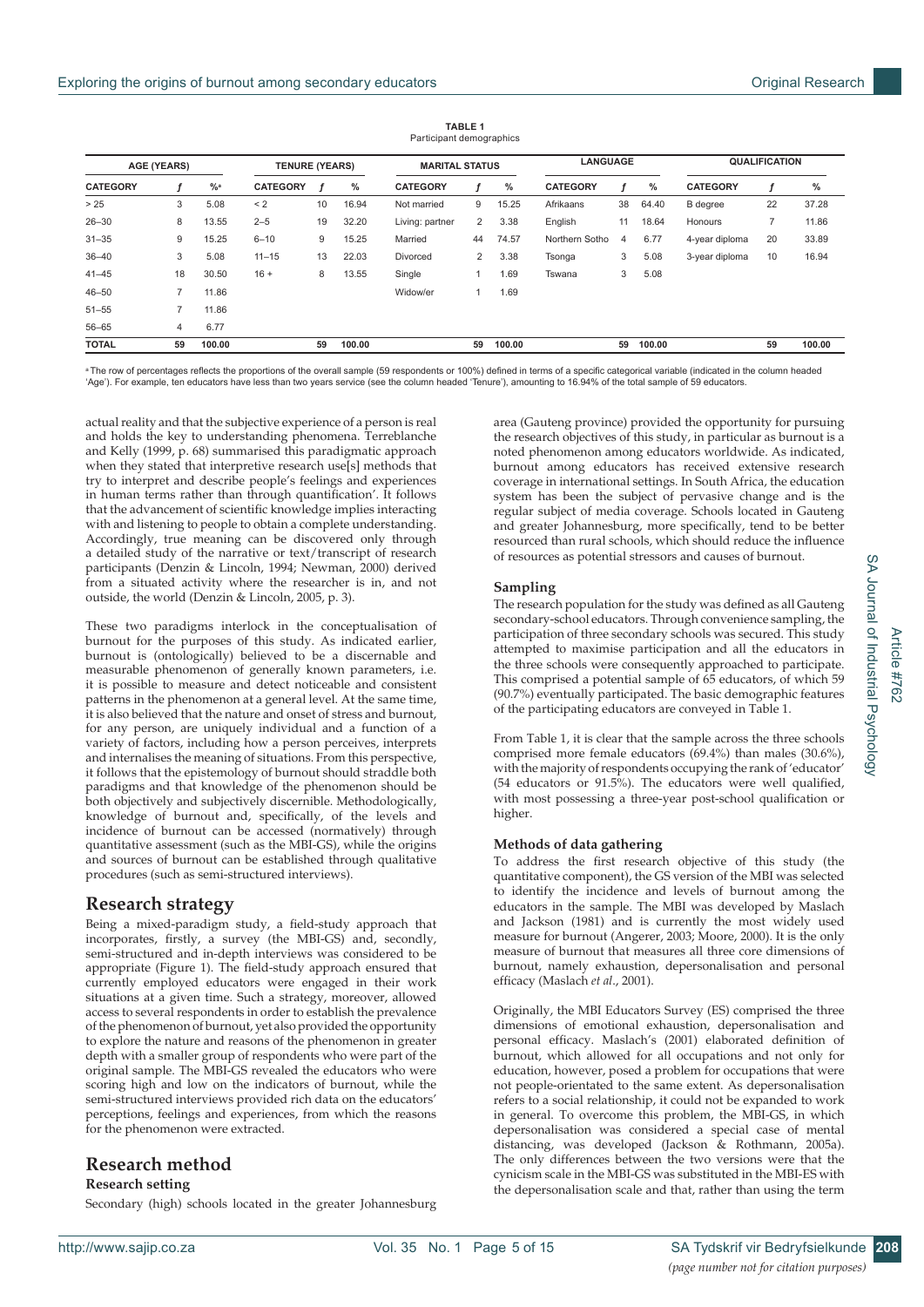| Mean scores and standard deviations on sub-dimensions of the MBI |    |                   |      |                   |      |                 |      |                          |      |
|------------------------------------------------------------------|----|-------------------|------|-------------------|------|-----------------|------|--------------------------|------|
|                                                                  |    | <b>EXHAUSTION</b> |      | PERSONAL EFFICACY |      | <b>CYNICISM</b> |      | <b>DEPERSONALISATION</b> |      |
| <b>VARIABLE</b>                                                  | N  | $M^a$             | SD   | M                 | SD   | M               | SD   | M                        | SD   |
| School A                                                         | 16 | 18.55             | 4.62 | 22.35             | 5.04 | 15.10           | 4.23 | 13.25                    | 5.67 |
| School B                                                         | 23 | 17.04             | 6.10 | 23.39             | 3.56 | 15.39           | 4.04 | 12.26                    | 5.44 |
| School C                                                         | 20 | 21.43             | 5.28 | 21.62             | 4.76 | 17.75           | 4.80 | 13.94                    | 5.28 |
| Female                                                           | 41 | 18.32             | 5.92 | 22.24             | 3.90 | 16.34           | 4.63 | 12.93                    | 5.85 |
| Male                                                             | 18 | 19.72             | 4.84 | 23.28             | 5.48 | 15.00           | 3.74 | 13.33                    | 4.45 |
| Overall                                                          | 59 | 18.75             | 5.61 | 22.56             | 4.42 | 15.93           | 4.39 | 13.05                    | 5.43 |

**TABLE 2**

a The differences among the means of the different groups (schools or gender) are generally small. Visual inspection indicates that these are more substantive for exhaustion and cynicism<br>for School C than Schools A or B. small when ranging between 0.20 and 0.50, medium when between 0.50 and 0.80 and large when between 0.80 and above (Cohen, 1988; Valentine & Cooper, 2003). An effect size of *d*<br>= 0.80 is generally considered practically me

'students' (in the MBI-ES version), the MBI-GS version used the term 'recipients'. Since then, the MBI has been expanded and now consists of three versions, namely the MBI Human Services Survey (HSS), the MBI-ES and the MBI-GS (Angerer, 2003). Of these, the MBI-GS is currently considered an equivalent but more widely applicable version of the MBI (Barnett, Brennan & Gareis, 1999, p. 66).

For the purpose of the current study, the MBI-GS version was used to measure exhaustion, cynicism and professional efficacy, which, cumulatively, comprised 16 items (Schaufeli, Leiter, Maslach & Jackson, 1996). Barkhuizen and Rothmann (in press), however, questioned whether it is possible to conceptualise academic burnout when it is measured with the MBI-GS, which omits the interpersonal dimension of depersonalisation. To overcome this problem in the current study (involving educators), the depersonalisation scale of the MBI-ES, which consists of five items, was added to the MBI-GS, as suggested by the authors. The only modification was to replace the word 'recipient' (MBI-GS) with 'student' (as it occurred in the MBI-ES). For this study, the participants were asked to respond to 21 items as opposed to the standard 16 of the MBI-GS.

The participants indicated their responses on a scale ranging from '0' ('never occurs') to '6' ('occurs daily') and were regarded as approaching burnout when they obtained high scores for exhaustion and cynicism or depersonalisation and low scores for professional efficacy. Local studies on the MBI have confirmed a three-factor structure and have consistently revealed good internal consistency (Storm & Rothmann, 2003). These ranged from 0.87 to 0.89 for *exhaustion*, from 0.73 to 0.84 for *cynicism* and 0.76 for *professional efficacy* (Maslach, Jackson & Leiter, 1996). A Cronbach alpha coefficient of 0.79 has reportedly been obtained for the *depersonalisation* scale (Jackson & Rothmann, 2005a, in reference to Maslach & Jackson, 1981). Internal consistencies with a similar magnitude have been recorded in the South African context (Rothmann & Jansen van Vuuren, 2002). Storm and Rothmann (2003) moreover confirmed the cross-cultural efficacy of the MBI for different race and language groups.

The MBI-GS was consequently considered a suitable instrument for establishing the incidence and level of burnout among the sample of secondary educators engaged in this study.

Data gathering in terms of the second objective of this study (the qualitative component) focused on the likely reasons for burnout among the educators. This was accomplished with a short questionnaire that included biographical data and a single open-ended question that required educators to provide a short description of how they experienced their work.

For the purposes of this study, in-depth semi-structured interviews (Wengraf, 2001) were conducted with the five participants who tested highest for burnout, i.e. whose scoring profile fitted the established pattern for the burnout syndrome<sup>1</sup>. These interviews represented a more natural form of interacting with people (compared to questionnaire completion or participation in experimental settings) and consequently fitted the interpretative approach to research very well (Terre Blanche & Durrheim, 1999). The interviews were video-recorded and the narratives were transcribed verbatim. A semi-structured, open-ended question, which was formulated as follows, was asked in the interviews: 'How do you feel about and experience your job?' In the case of unresponsive respondents, a more directive question was asked: 'Do you enjoy coming to work every morning?'

#### **Procedure**

Permission to conduct the study was sought from the school managers (the principals or deputy principals) of the three secondary schools. The purpose of the study was explained in a covering letter to the school managers and again during the oneon-one follow-up meetings with these officials. During these meetings, it was pointed out that participation was voluntary and that information would be treated in the strictest of confidence. The school managers then informed their staff of the research. An opportunity to administer the MBI was scheduled at a convenient time for the educators, after which the MBI and the short questionnaire were administered in a single collective session in the staff rooms. The educators were informed that ad hoc interviews would be conducted with a few participants to clarify data obtained from the MBI and the short questionnaire and that these would be arranged with the relevant participants. After the MBI was scored, the participants scoring highest in terms of burnout were identified and the interviews were conducted (and recorded) as per agreed arrangement at a location and time convenient to them. The interviews were then transcribed and the key themes were extracted through basic content analysis.

#### **Analysis of data**

In the absence of MBI norms for South African school educators, the educators who scored highest on the MBI sub-dimensions of exhaustion, cynicism and depersonalisation yet also revealed a tendency to score low on personal efficacy were identified as possible burnout candidates.

The responses to the open-ended question, which required a written response from the respondents, and the data obtained during the interviews with the selected respondents were subjected to content analysis. Basic content analysis and coding procedures were employed to identify the different data categories and themes. An open-ended approach to coding (an evolving code-book) that allowed the categories to emerge from the data was used. The unit of analysis to be coded was the basic

<sup>1.</sup> High scores for exhaustion and cynicism and low scores for professional efficacy<br>are considered indicative of burnout (cf. Toppinen-Tanner et al., 2002). Others argue<br>that high scores for the exhaustion and cynicism sca burnout (Montgomery, Panagopolou, De Wildt & Meenks, 2006).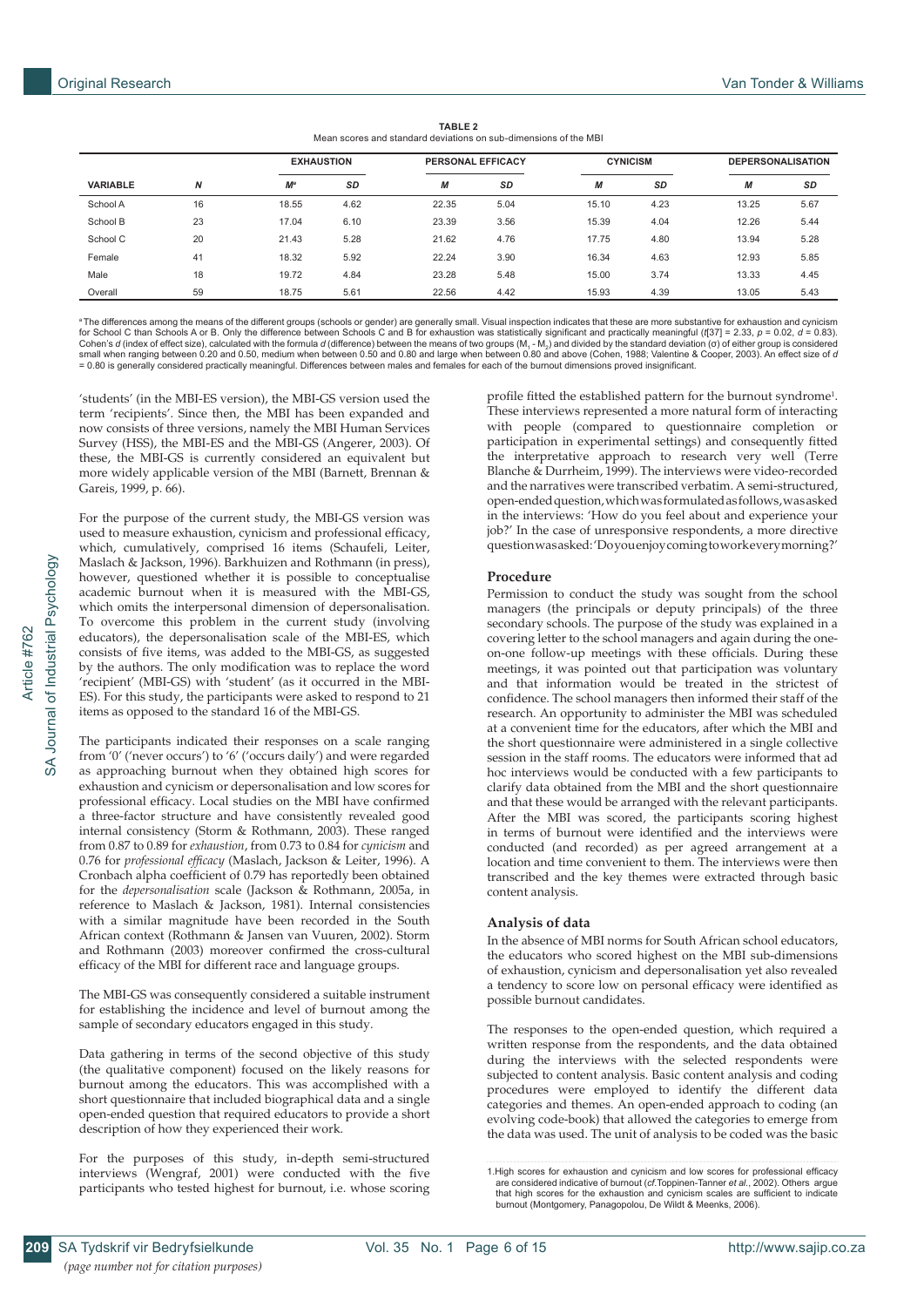phrase (not a sentence). Two independent researchers compiled the code-book and discrepancies between researcher codes were resolved through consensus, resulting in a single code-book. A value of one ('1') was allocated to every occurrence of a specific category code and the frequencies were calculated per code, after which themes were inductively derived from inspection of the code frequencies per category.

# **FINDINGS Maslach Burnout Inventory (MBI)**

The mean scores on the subscales of burnout for the different categories of participants are summarised in Table 2. Potential participant scores on each of the burnout subscales typically range between 5 and 30 for exhaustion, cynicism and depersonalisation and between 6 and 36 for personal efficacy. Observed differences in burnout levels between the male and the female educators were negligible  $(t[57] = -0.88, p = 0.38; -0.82,$ *p* = 0.41; 1.08, *p* = 0.28; and -0.26, *p* = 0.79 for exhaustion, personal efficacy, cynicism and depersonalisation, respectively). The relatively high scores recorded for personal efficacy indicated that, on average, neither the males nor the females suffered from burnout at the time that the MBI was administered. Minor variations in scores on the other subscales were recorded for the females and the males.

The results also indicated that none of the staff complements of the three secondary schools could be characterised as burnt out. Only a few educators' individual scores approached a situation of burnout. Table 2 reveals minor differences among the schools, with School C scoring highest on exhaustion (*M* = 21.44, *SD* = 5.28) and cynicism (*M* = 17.75, *SD* = 4.80) and with School B scoring highest on personal efficacy (*M* = 23.39, *SD* = 3.56). The levels of exhaustion reported at School C compared to those at School B ( $t[37] = 2.33$ ,  $p = 0.02$ ,  $d = 0.83$ ) were significantly higher and practically meaningful. Although the remainder of the differences among the three schools on the reported levels of exhaustion, personal efficacy, cynicism and depersonalisation were not significant, higher levels of cynicism at School C compared to School A  $(t[34] = 1.76, p =$ 0.08, *d* = 0.55) and School B *(t*[37] = 1.66, *p* = 0.10, *d* = 0.49) were approaching practical meaningfulness. This was also true for the higher levels of reported exhaustion at School C compared to School A (*t*[34] = 1.74, *p* = 0.08, *d* = 0.54). The differences between School C and the other schools suggest that the management of the phenomena of stress and burnout should probably receive more attention at this school. The scores on depersonalisation were low for all the schools. In summary, no actual incidence of burnout was observed but the scores did veer in the direction of burnout, with a few individuals appearing to be candidates for burnout. It is important to note that burnout is not a shortlived phenomenon. A study by Mirvis *et al*. (1999) revealed that the syndrome progressively worsens over time and noted that a significant proportion of employees initially categorised as lowburnout candidates eventually transitioned to high-burnout stages some eight years later.

# **Text analysis (short questionnaire)**

The brief questionnaire (comprising biographical items and a single open-ended question) requested the participating educators to provide a *short descriptive account of how they currently experience their work*. From the narratives provided by the educators, 164 phrases were identified and subjected to content analysis. Codes were allocated to each phrase and repeated when an educator mentioned the same fact or commented about



**FIGURE 2** Text analysis: Frequency of reported work concerns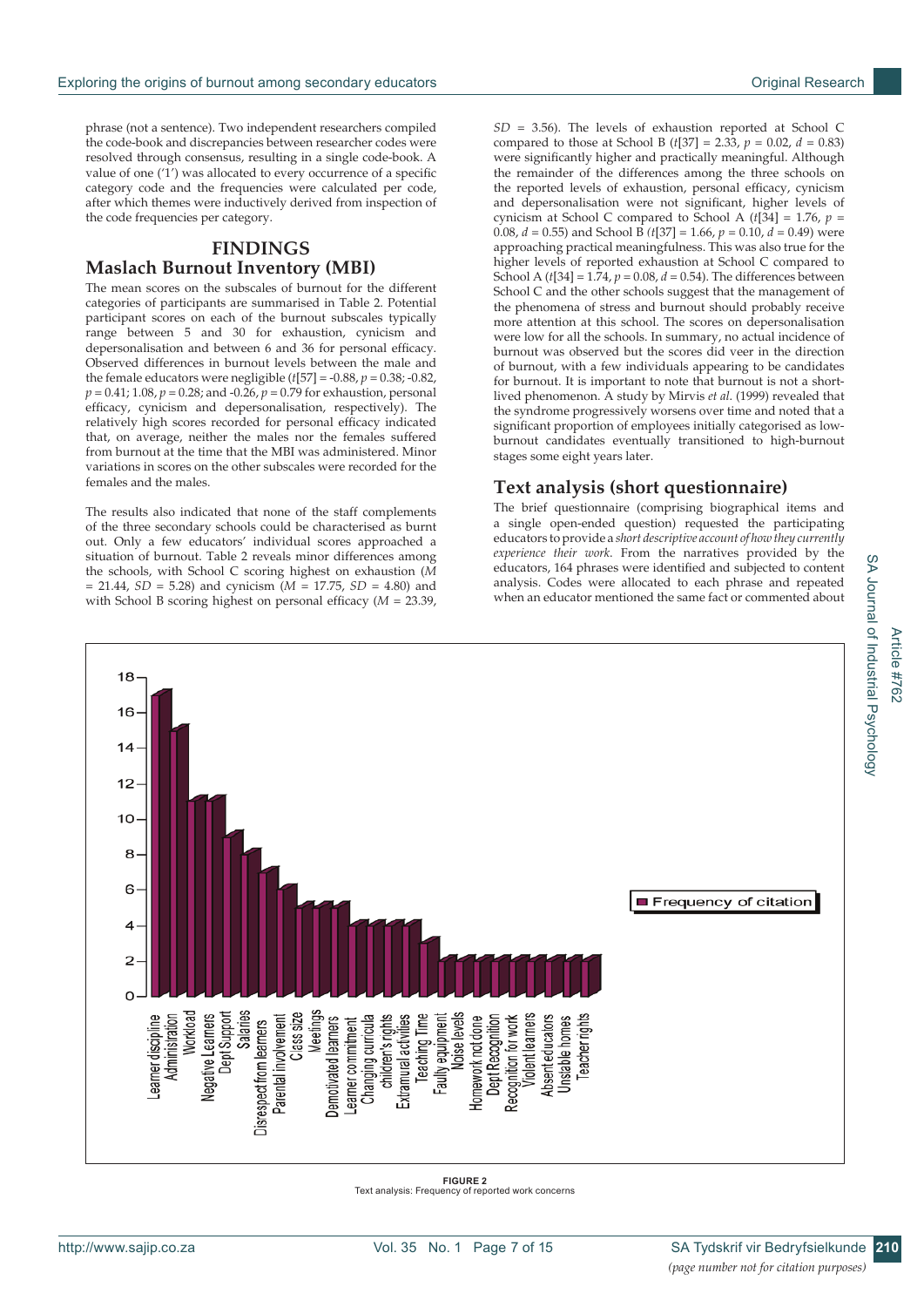| <b>TABLE 3</b>                                                                           |
|------------------------------------------------------------------------------------------|
| Themes indicating probable sources of stress and burnout among educators (text analysis) |

| THEME (SOURCE) OF BURNOUT                   | <b>ILLUSTRATIVE VERBATIM EXCERPTS FROM EDUCATORS</b>                                                                                                                                                                                                                                                                                                                                                                                                                                                                                                                                                                         | <b>NO. OF RESPONSES</b> |
|---------------------------------------------|------------------------------------------------------------------------------------------------------------------------------------------------------------------------------------------------------------------------------------------------------------------------------------------------------------------------------------------------------------------------------------------------------------------------------------------------------------------------------------------------------------------------------------------------------------------------------------------------------------------------------|-------------------------|
| Learner profile (attitude and behaviour)    | 'to struggle with discipline', 'spent the majority of the time disciplining learners', 'fail to provide alternative<br>measures for ill disciplined kids'(*), 'children are a lot less disciplined', 'learner commitment', 'learners<br>are rude and have no proper upbringing', 'difficult learners, they are ill mannered and rude', 'a don't care<br>attitude', 'bad learner behaviour', 'disrespect from learners', 'learners don't do homework'<br>' learners' interpersonal skills', 'low level of education on primary level', 'drugs and alcohol abuse', 'use of<br>cell phones', 'violent learners', 'noise levels' | 56                      |
| Workload                                    | 'the amount of administration cause a lot of frustration', 'there is too much administration', 'always busy<br>with administration', 'the really stressful part is the admin', 'assessments', 'the size of classes', 'too many<br>classes'<br>'there is too much work load', 'work load is a lot', 'workload is often unbearable', 'because there is so much<br>to do', 'deadlines', 'meetings'                                                                                                                                                                                                                              | 47                      |
| Department                                  | 'lack of support from the education department', 'there is no recognition for hard work', 'don't recognise<br>educators in decision making', 'district officials have positions of "power" for which they have never<br>been trained', 'teachers are often bullied by district officials', 'too many rights for children', 'little rights for<br>teachers', 'district officials are not properly trained for their job'                                                                                                                                                                                                      | 20                      |
| Parents                                     | 'learners come from homes where they are neglected and not stimulated academically', 'parents don't instil<br>a sense of responsibility in their kids', 'parental ignorance', 'no interest or participation by parents', 'verbal<br>abuse by parents', 'unstable homes', 'lack of parent[al] involvement'                                                                                                                                                                                                                                                                                                                    | 11                      |
| Remuneration                                | 'and we get paid peanuts', 'the department is overworking teachers with little compensation', 'we still do not<br>get decent salaries'                                                                                                                                                                                                                                                                                                                                                                                                                                                                                       | 8                       |
| <b>Extramural activities</b>                | 'extramural activities', 'no time to teach', 'too many extramural activities'                                                                                                                                                                                                                                                                                                                                                                                                                                                                                                                                                | $\overline{7}$          |
| Resourcing (equipment, logistics, training) | 'faulty equipment', 'transport for extramural activities', 'learners without textbooks', 'no training for<br>extramural activities', 'low level of sport skills'                                                                                                                                                                                                                                                                                                                                                                                                                                                             | 6                       |
| Colleagues/staff                            | 'substitution for absent educators', 'educator-educator relationship', 'negative staff attitude', 'absent<br>educators'                                                                                                                                                                                                                                                                                                                                                                                                                                                                                                      | 4                       |
| School management                           | 'management style', 'dysfunctional schools', 'dealing with classes you don't teach on a regular basis'                                                                                                                                                                                                                                                                                                                                                                                                                                                                                                                       | 3                       |
| Other                                       | 'class environment', 'continuous lowering of standards'(*) [single citation each]                                                                                                                                                                                                                                                                                                                                                                                                                                                                                                                                            | $\overline{2}$          |
| <b>TOTAL RESPONSES</b>                      |                                                                                                                                                                                                                                                                                                                                                                                                                                                                                                                                                                                                                              | 164                     |

All the phrases that received two or more citations are summarised in Figure 2. A sizeable number was cited only once and, while this is incorporated in Table 3, it is omitted from Figure 2.

Figure 2 reveals concerns that are experienced by the educators as stressful. Learner indiscipline, high levels of administrative work (which exacerbate existing workload concerns) and the indifferent and negative attitudes of learners were most frequently cited. Considerations such as difficulty experienced with the Department of Education (a perceived lack of support, 'bullying' etc.), poor remuneration, disrespectful conduct by learners towards educators, unsupportive parents and a number of other issues contributed to the educators' experience of stress at work. The number of variables relating to learners and the frequency with which the variables were raised (such as learner discipline and conduct) suggests that the educators experienced great frustration as a direct consequence of learners.

Several of the cited factors revealed similarities or appeared related. Where these seemed to convey similar meaning or intent, they were combined into new categories, which formed the basis for the themes. In this manner, eight categories (or themes) relating to the causes of stress and burnout were identified, namely a negative learner profile, excessive workload, an unsupportive Department of Education, unsupportive and uninvolved parents, poor remuneration, extramural responsibilities, colleagues and inadequate management at school level. Table 3 provides an overview of these categories, together with frequency counts per category and verbatim excerpts of illustrative narratives provided by the educators.

The learner profile and, in particular, the lack of discipline of the learners, negative learner attitude and disrespectful conduct were indicated as the most prominent contributors to the stress levels of the educators (34% of the responses). This was followed by educator workload (28.7% of the responses), which was characterised by extensive and time-consuming administrative demands. In this regard, the educators referred specifically to the OBE system, which was recently implemented and which placed

numerous additional administrative duties on the educators. This source of stress also entailed general administration, meetings, deadlines, assessments and large classes of learners, which was exacerbated when educators were absent from duty. The Department of Education (12% of the responses) and, specifically, its lack of support for, and recognition of, the educators and the inappropriate use of power by district officials were regularly indicated as contributing factors to educator stress levels. Poor parent involvement in the schooling of their children and their lack of support for their children's education (7% of the responses) similarly influenced the educators' work experience adversely. The educators mentioned that they had to endure verbal abuse from parents who also expected educators to fulfil the parental role. These four factors accounted for 81.7% of the educator responses, while learner profile and workload accounted for some 62.7% of the responses.

Although several other factors were mentioned less frequently, they nonetheless constituted influence and compounded the educators' experience of their work in a manner that contributed to stress and burnout. These factors also included perceived poor remuneration (5% of the responses), too many extramural activities (4.3% of the responses) and poor or inadequate educational resources (4% of the responses). The last-mentioned ranged from poor and faulty equipment, to the absence of basic teaching materials (such as textbooks), to the absence of logistical support (transport for extramural activities), to inadequate training and preparation for educator responsibilities. These factors also included colleague commitment (2.4% of the responses), with colleagues lacking responsibility, displaying negative attitudes and often being absent from duty, and ineffective school management (2% of the responses).

Included in these categories (the sources of stress) was commentary on the incidence of socially undesirable conduct (such as violence, drug and alcohol abuse, theft at school and a lack of respect for adults). At the same time, technology in the form of the use of cellular phones (and Mix-it) at school and in class provided learners with enhanced yet low-cost access to co-learners and to socially undesirable websites. This impacted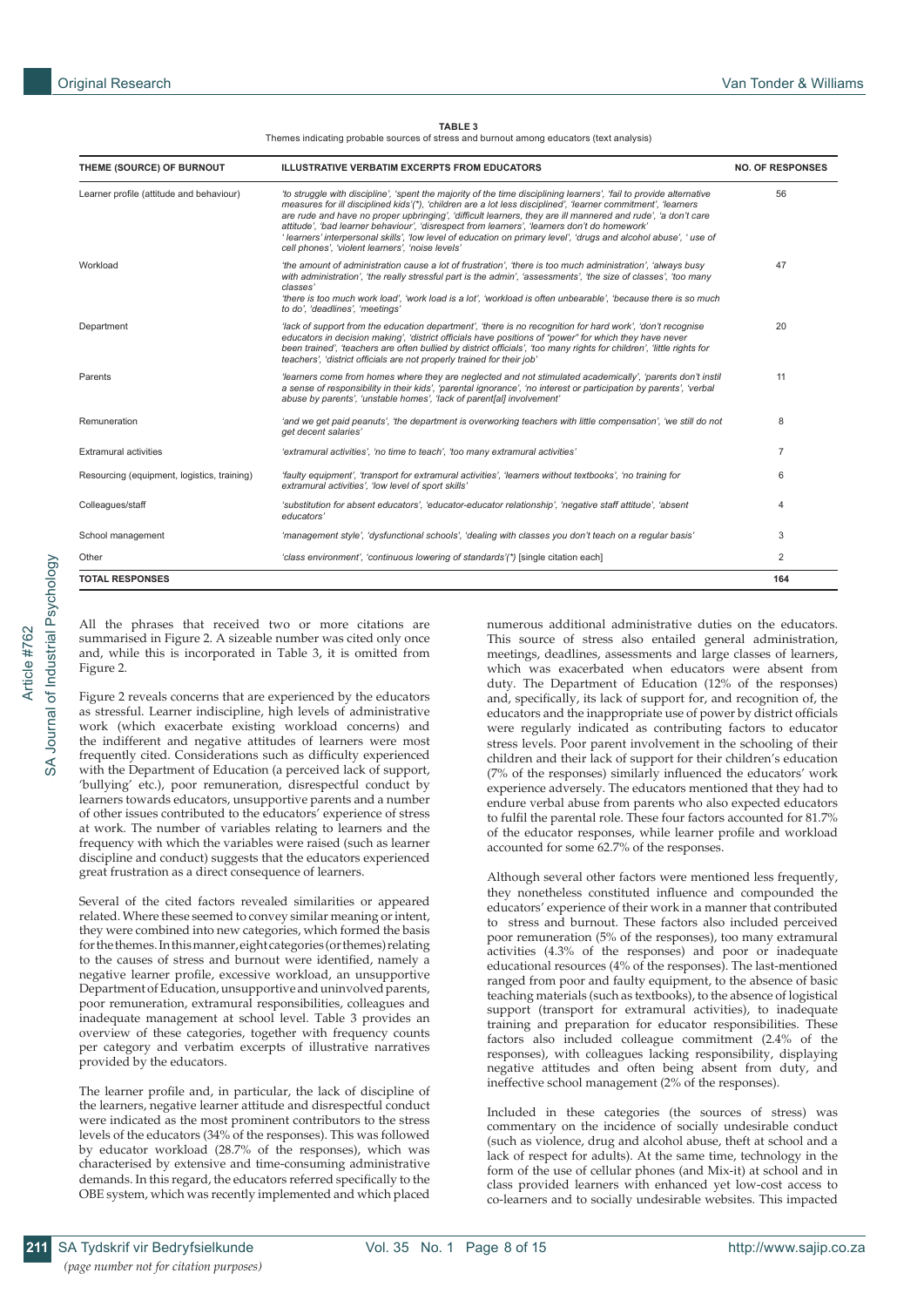| <b>TABLE 4</b>                                                     |
|--------------------------------------------------------------------|
| MBI-GS scores for the five candidates with the highest test scores |

|                   | SUBSCALES OF THE MBI <sup>®</sup> |                   |                 |                          |  |  |
|-------------------|-----------------------------------|-------------------|-----------------|--------------------------|--|--|
|                   | <b>EXHAUSTION</b>                 | PERSONAL EFFICACY | <b>CYNICISM</b> | <b>DEPERSONALISATION</b> |  |  |
| <b>RESPONDENT</b> |                                   |                   |                 |                          |  |  |
| $\overline{A}$    | 30                                | 16                | 23              | 24                       |  |  |
| B                 | 29                                |                   | 13              | 22                       |  |  |
|                   | 30                                |                   | 27              | 19                       |  |  |
|                   | 26                                | 12                | 19              | 25                       |  |  |
|                   | $\sim$                            |                   | 24              | 24                       |  |  |

<sup>a</sup> Minimum and maximum scores for exhaustion, cynicism and depersonalisation are 5 and 30 and, for personal efficacy, 6 and 36. The syndrome manifests in a pattern of high scores for exhaustion, cynicism and depersonalisation and low scores for personal efficacy.

on the educators' experience of the class environment and their work environment generally.

| <b>TABLE 5</b>                                          |  |
|---------------------------------------------------------|--|
| Probable reasons for burnout from the interview results |  |

Table 3, in summary, indicates that learners and workload were the most pronounced sources of stress and, consequently, of potential burnout, followed closely by the lack of perceived support from the Department of Education and parents.

## **Interview transcription and analysis**

In addition to the written narratives provided by the 59 educators, interviews were also conducted with the five educators who scored highest on the burnout indices of the MBI-GS and whose profiles fitted the typical burnout pattern of high exhaustion, cynicism and depersonalisation and low personal efficacy (Table 4). Barkhuizen and Rothmann (in press) indicated that these scales, when viewed together, suggest a greater probability of burnout. Moreover, consistent with Schaufeli's proposition, the highest-scoring 5% to 7% of the participants, after the exhaustion and cynicism scores were integrated, represented the serious cases of burnout (M. Leiter, personal communication, September 26, 2008). These cases are presented in Table 4.

The interviews represented a second but different data-gathering method on the same subject (triangulation). Similar findings (or themes) were obtained from the interviews, which are indicated in Table 5 (where the themes and the number of interviewees who raised them are reported).

is a property of the state of the state of the state of the state of the state of the state of the state of the state of the state of the state of the state of the state of the state of the state of the state of the state The interview results confirmed the educators' frustration with the current schooling system (Table 5). The five educators who participated in the interviews all indicated that the current learner profile and, especially, negative learner attitudes and behaviour were the most important sources of stress and potential burnout. Negative learner behaviour included rude and disruptive behaviour, high noise levels, no work ethic, low motivation and no discipline. Statements that illustrated this were 'learners do not know how to behave themselves in a disciplined way', 'it is very difficult at the moment to instil discipline' and 'we deal with disrespectful, undisciplined learners'. The centrality of this factor was confirmed by the frequency with which the absence of adequate mechanisms to sanction undesirable behaviour was cited. This caused the educators to feel inadequate in dealing with difficult students.

The second major source of stress was work overload. This was evidenced in statements such as 'the administration we have lately is enormous', 'preparation can take a lot of time', 'they expect a lot more administration from you', 'we need to do an extreme amount of paperwork' and 'preparation takes a lot of time and it makes you feel very demotivated'. Consistent with the data obtained from the written narratives, work overload was again indicated in terms of administration, meetings, changing curricula and the marking of tests and assignments. The educators also again indicated OBE as a primary reason for their work overload; they mentioned that the excessive size of the classes was preventing the effective implementation of OBE. Too much marking, preparation and filling in of forms added

| <b>REASON FOR POSSIBLE BURNOUT</b>         | <b>NO. OF INTERVIEWED EDUCATORS</b><br><b>CITING REASON</b> |
|--------------------------------------------|-------------------------------------------------------------|
| <b>LEARNER PROFILE</b>                     |                                                             |
| a) Negative learner attitude and behaviour | 5                                                           |
| b) Lack of punishment systems              | 4                                                           |
| c) Low primary-level education             | $\overline{2}$                                              |
| <b>WORK OVERLOAD</b>                       | 5                                                           |
| a) Size of classes                         | 3                                                           |
| <b>LACK OF DEPARTMENTAL SUPPORT</b>        | $\overline{\mathbf{4}}$                                     |
| a) Pressure to get learners to pass        | 1                                                           |
| <b>LACK OF PARENTAL SUPPORT</b>            | 4                                                           |
| <b>LOW COLLEAGUE COMMITMENT</b>            | 3                                                           |
| <b>MULTICULTURAL CONTEXT</b>               |                                                             |
| a) Language barrier                        | $\overline{2}$                                              |
| b) Cultural differences                    | $\overline{2}$                                              |
| <b>MANAGEMENT</b>                          | 1                                                           |

to the high administration levels. They also found it difficult to accommodate the number of students in each class. The educators, in addition, regularly had to attend time-consuming meetings, which further increased their workload.

A lack of support from the Department of Education and a lack of parental support were also indicated as prominent factors affecting the educators' stress levels and possible burnout. A statement such as 'another thing that upset me is the attitude of the department' was repeatedly mentioned (with slight modifications) and was illustrative of how the Department of Education was being experienced. Parents, in turn, were working long hours, were unable to assist learners with homework and were generally perceived as unsupportive. Illustrative statements included 'parents give their children over to television', 'you need to take over the role of parents', 'when parents get phoned about their child's bad behaviour they place the blame on the teacher', 'there is just no parent support', 'half the problem lies with the parents or the home environment' and 'educators have to take over the role of the parents'.

Three educators raised the issue of noncommittal colleagues as contributing to their stress levels and mentioned incompetent colleagues, absenteeism and low commitment from colleagues. These educators did not want to use their free periods standing in for educators who were absent on a regular basis, since free periods were needed to attend to the excessive loads of administrative work expected of them. Illustrative statements included 'educators are not as committed to their job as they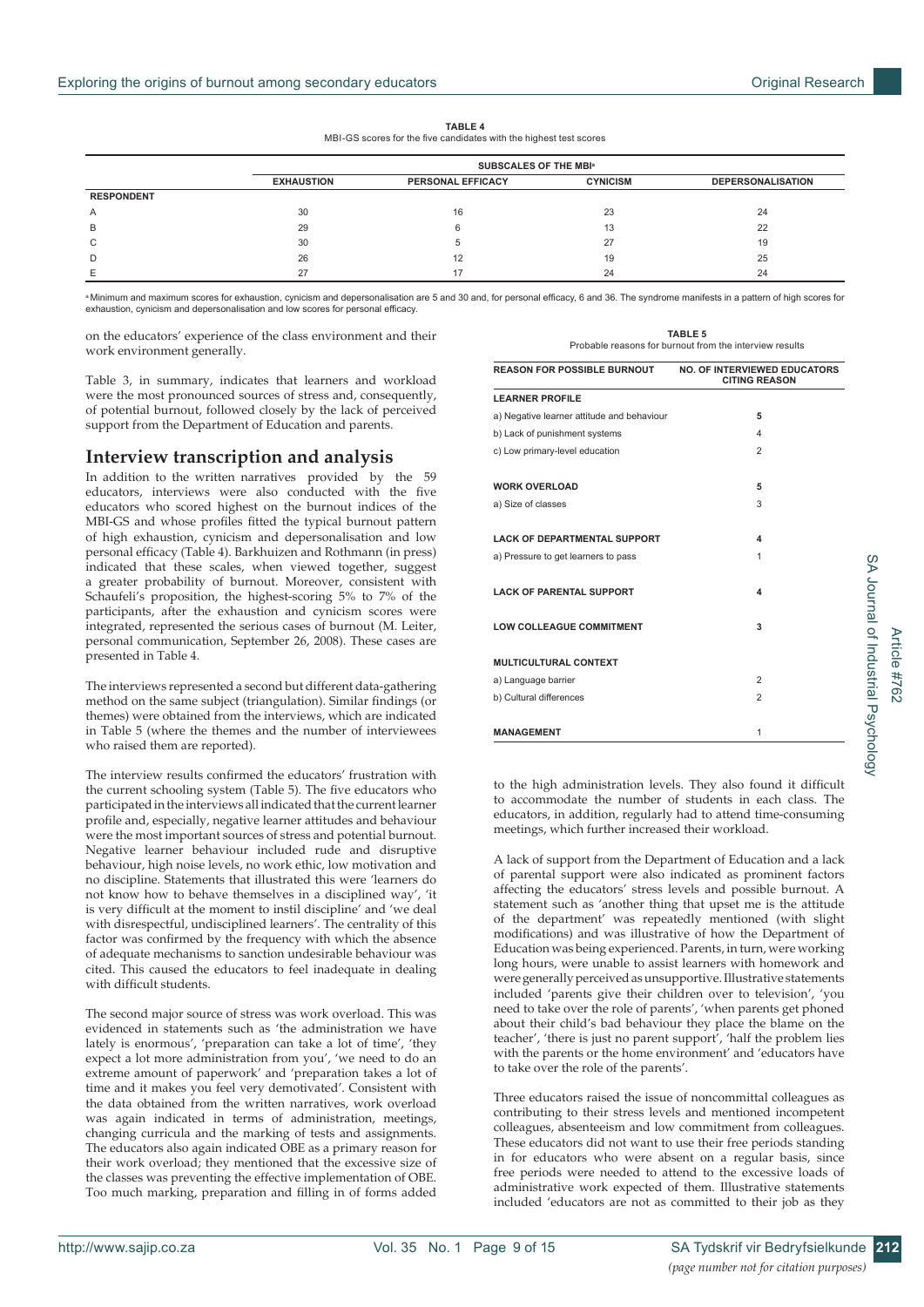were a number of years ago' and 'there are many absenteeisms, and it results in negative feelings from other educators'.

A factor that did not emerge in the written narratives related to the strains brought about by a multicultural context. In this regard, two educators commented on the challenges of cultural differences and language barriers. The cultural differences in schools, particularly when they differed from the culture of the educators, appeared to contribute to a loss of control in the classroom. The educators mentioned that they found it difficult to discipline and assume control of a class while attempting not to offend anyone's culture. Some forms of behaviour could, for example, be acceptable in one culture but not in another ('it is not easy to accommodate many cultures' and 'the cultural differences make it very difficult'). Language barriers were a contributing factor to an adverse work experience, with the educators required to teach in a language other than their home language. The educators noted that it was stressful to teach in a second language due to the fact that teaching came naturally in their home language. Learners also found it difficult to comprehend fully when taught in their second language, more so when a fair number of learners were not fluent in English.

In addition to these factors, the educators noted that poor (low) remuneration levels impacted on their motivation, especially as financial difficulties at home further added to the pressure that they were experiencing. The poor standard and level of education in primary schools again surfaced, with learners at secondary schools presenting with poor reading and study skills. The interviewed (secondary-school) educators felt that it was not their responsibility to teach learners to read.

As outlined, the factors perceived by the educators to impact on and contribute to their levels of stress and potential burnout closely paralleled those observed from the general narratives obtained from all the educators. The exception was that the interviewed educators, who represented a small proportion (8.4%) of the educators involved in the study, demonstrated the burnout pattern and had higher scores than their colleagues. This consistency builds confidence in the observations and supports the relative importance of the identified stressors.

## **Discussion**

The aim of this study was to explore the origins, that is, the probable reasons for burnout among secondary educators. To this end, a convenience sample comprising all the educators at three secondary schools was engaged in the research. The first objective was to establish the incidence of burnout among the educators at these schools, which would then provide the basis for exploring the reasons for or causes of the observed cases of educator burnout.

## **The incidence and extent of experienced burnout**

On average, the majority of the educators did not test high for burnout and only five educators demonstrated the very common burnout pattern of high scores for exhaustion, cynicism and depersonalisation and low scores for personal efficacy. Although technically not considered burnt out (according to the traditional assessment of burnout), these educators revealed behavioural patterns that were consistent with and in the direction of burnout as measured by the MBI. If, for example, the 'internal burnout' and 'external burnout' types (Johnson, 1991) or, more likely, the 'high burnout' and 'low burnout' types identified by Loo (2004) are used as categorisation frames, it may well be concluded that these individuals were experiencing early or intermediate stages or forms of burnout. Moreover, if the phase model of burnout by Golembiewski and Munzenrider (1988) is used in a similar manner to that employed by Mirvis *et al*. (1999) in their study of burnout among leaders in the Department of Veterans Affairs, it could be concluded that these educators were experiencing an intermediate to advanced stage of burnout. Golembiewski, Munzenrider and Stevenson (1985) argued that institutional

burnout levels should ideally not be more than 5% and that a 10% incidence of the phenomenon is tolerable.

From this perspective, the low incidence of burnout noted in this study was heartening, as the five educators bordering on burnout represented only 8.4% of the engaged sample. Note also that this study, in its approach to the identification of the sources of potential burnout, did not ask the educators to list areas of stress or concern. Rather, the 59 respondents were asked in a non-directive and neutral manner to provide a short description of how they experienced their work. In a similar manner, the five interview respondents were requested to indicate how they felt about and experienced their jobs. The salience and prevalence of the sources of discontent (Figure 2 and Tables 3 and 4) were suggestive of the stressful nature of the educators' work experience. Note in this regard that stress is considered to be the principal cause of work-related illness in the UK education sector (Clarkson & Hodgkinson, 2007). Clarkson and Hodgkinson argued that the incidence of self-reported stress and the related conditions of depression and anxiety in the education sector are considered to be among the highest when compared to other industries (Clarkson & Hodgkinson, 2007, p. 686).

With stress being positively related to burnout (Gill *et al*., 2006; Jamal & Baba, 2000; Kittel & Leynen, 2003; McManus *et al*., 2002), this implies that each of the remaining 54 respondents in the sample, apart from those educators in this study that were substantially further along the road to burnout, may, at some stage, suffer burnout. Conservatively and subject to the findings of this study being replicated in more expansive and representative studies, the 8.4% of the educators in this study could mean that approximately 32 474 of the 386 600 South African educators<sup>2</sup> could be close to burnout or could be experiencing burnout. The remaining educators could all be likely to experience stress to a lesser extent.

Regardless of how the situation is viewed, the results of this study suggest that educator stress and burnout are cause for concern. This line of reasoning is consistent with the underlying concern evidenced in the scope and frequency with which the subject of burnout among educators is garnering attention across the globe (Burke & Greenglass, 1996; Cherniss, 1980; Hughes, 2001; Kittel & Leynen, 2003). It is undoubtedly an increasingly probable occupational hazard for educators and, if the situation is not addressed, consistent with research on the phase model of burnout, educators are bound to progress to higher levels of burnout, which translates into a deterioration of personal and work well-being (Maslach *et al*., 2001, p. 405). These views underscore the importance of attending to burnout and, specifically, to the origins or root causes that give rise to its onset.

## **Probable causes of stress and potential burnout**

Turning to the results obtained from the 59 educators (Figure 2 and Table 3), several prominent themes (probable causes) for the largely negative work experience are noted. These correspond broadly with those obtained from the five interviewed educators, raising similar reasons for their stress levels. This demonstrated a consistent response pattern across all the interviews.

This study revealed that the two greatest contributing factors to the high levels of stress of the interviewed educators (bordering on burnout proper) were the behaviour and attitudes of learners (the learner profile) and the experienced workload of the educators. These observations were consistent with research in international settings, which also found that pupil attitude and behaviour and workload were leading sources of stress among

<sup>2.</sup>Jackson and Rothmann (2005a) indicated that approximately 375 000 teachers were employed at the time of their research in 2005. In 2006, the number of educators<br>in the employ of the South African government numbered 386 595 (Department of<br>Education, 2006). This figure, rounded up to 386 600, is still *South Africa* (http://www.southafrica.info/about/education/education.htm, accessed on 14 February 2009).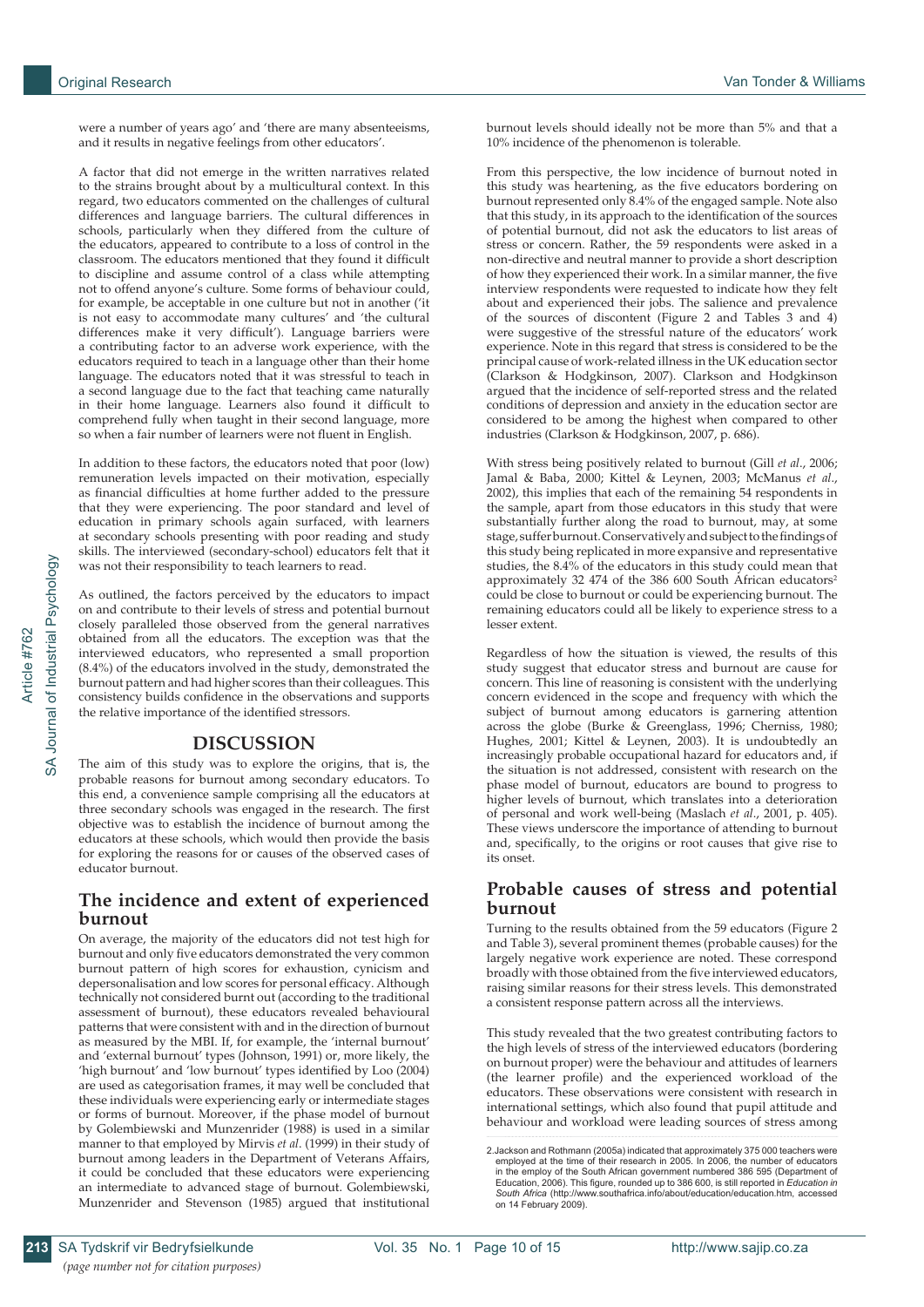educators (Antoniou *et al*., 2006; Cooper & Kelly, 1993; Griva & Joekes, 2003; Kittel & Leynen, 2003).

The prominent position of learner profile and, in particular, learner attitude and conduct (such as indiscipline and a lack of respect) and of the challenges of dealing with difficult learners is consistent with research, which has found this to be a major predictor of burnout among educators (Antoniou *et al*., 2006; Kittel & Leynen, 2003; Taris *et al*., 2004). Taris *et al*. (2004) observed that inequity in the relationship between teachers and students has the strongest effect on burnout and argued that improvement in this relationship improves educator well-being but does not necessarily improve educator turnover rates.

Workload emerged as the second major stressor for the educators. The educators indicated that the size of classes (number of students) and OBE were at the root of the increasing workload and were pronounced stress factors. This finding was consistent with earlier research by Pretorius (1994), who found that the number of students and experienced role conflict were significant predictors of emotional exhaustion among South African educators, while the number of students and role ambiguity significantly predicted depersonalisation. Role conflict and role ambiguity did not surface in this study to the same extent as they did in the Pretorius study, since, at the time of the Pretorius study, South Africa's transition to a new political dispensation induced widespread uncertainty around anticipated changes in existing educational policy and practice. In this study, it was the implementation of OBE that was frequently mentioned as a reason for burnout. This finding is in line with research that suggests that change in the educational sector generally, including changing curricula, increases the stress levels of educators (Clarkson & Hodgkinson, 2007; Forlin, 2001; McCormick *et al*., 2006; Travers & Cooper, 1996). More than a decade later, these uncertainties have become realities, which entail large numbers of previously disadvantaged students gaining access to education together with an inadequate resourcing base and the adoption of the OBE philosophy to education. Viewed in conjunction with the third and fourth major sources of stress and burnout – the perceived lack of support from the Department of Education (often the district office) and the absence of a positive parental role – it seems plausible that coping with these systemic and 'extraschool' difficulties could be perceived to be a greater personal challenge than the possible role conflict and role ambiguity that could remain. By contrast, role and work overload, as observed in this study, did not surface as a material source of burnout as it did in a study that involved expatriates (Bhanugopan & Fish, 2006). This suggests the importance of context; in this study, an unsupportive context, as evidenced in the lack of departmental and parental support, appeared to be a prominent source of stress. Apart from the cited factors, the fact that many educators have left the profession further complicates remaining educators' work experience. These considerations could, in part, contribute to the prominence of class size and administrative duties in educators' experience of excessive workload.

Larger classes or 'overcrowded classrooms' (*cf*. Antoniou *et al*., 2006, p. 685), however, do not appear to be uniquely South African. Sari (2004), in a study of Turkish educators, also reported that the size of classes (number of students) and educational policies and procedures were material indicators of burnout and recommended that, for example, excessive administrative tasks be addressed by Turkish educational policy-makers. Class sizes could therefore be an indication of the development status of developing countries as opposed to developed countries. Work overload may also, however, be a consequence of a changing world of work, as Angerer (2003, p. 102) stated: 'In today's challenging work environment, teachers have larger classes, doctors have more patients, and bank tellers are handling more transactions'.

Growth in the size of classes unavoidably impacts on discipline and learner conduct, as educators invariably find it difficult

to exercise control over such classes. The 'control' theme is an important one and it has been raised regularly by researchers (Angerer, 2003). In this regard, it is important that educators experience a measure of control in key aspects of their work (such as in the classroom), as low levels of control could predispose them to exhaustion, cynicism and ineffectiveness (Angerer, 2003). In this study, the educators indicated their frustration with continuously reducing levels of control, especially control over discipline in their classrooms. They argued that there is hardly any measure that is effective in dealing with unacceptable behaviour in classrooms (Table 3). This situation of perceived educator disempowerment commenced with changes in educational legislation and policy post-1994, which related to, among other things, means of discipline and punishment, elaborated roles and greater influence of students in some school-management domains (Van Tonder, 1997).

Less commonly observed in the literature is the observation of *poor support from the Department of Education* (often district offices) and parents. As indicated earlier, both these stressors suggest an unhelpful context. In this sense, the results suggest a marked role for contextual consideration, in addition to consideration of the more common work and personal stressors. The role of government is infrequently commented on and only occasionally surfaces in the literature (Antoniou *et al*., 2006; Sari, 2004), while *parental support* is perhaps acknowledged more frequently as a source of stress. Under such circumstances, educators feel (and have stated this in written narratives and interviews) that their contribution is not recognised. The significance of such a lack of appreciation becomes clear when it is noted that this variable was the *only* job stressor that related positively to *all* burnout dimensions for both white and blue-collar employees (Toppinen-Tanner *et al.*, 2002). Accordingly, when educators feel under-appreciated or are not recognised for their contributions (an attribution when departmental and parental support is lacking), their experienced emotional exhaustion and cynicism intensifies and their sense of professional efficacy declines.

Poor remuneration levels are a known stressor, which was similarly cited by the educators in this study. As indicated by Leiter and Maslach (2001), perceived unfair treatment, whether financially, promotionally or in any other way, invariably impacts on individuals' relationships with their work. This, in turn, decreases engagement with work and moves educators closer to burnout, a view that is consistent with earlier findings of Pines (1993), who similarly reported unfairness of reward as a cause of burnout. Associated with reward is the availability of school resources, which directly affects the level of educator empowerment. Although not among the four most frequently cited stressors, there is no tangible evidence to argue that stressors singularly impact on burnout. A more plausible hypothesis would be that multiple interdependent sources of stress interact in as yet unknown ways to contribute to educator burnout. From this perspective, the resourcing of schools (or, rather, the lack thereof) is an important source of educator burnout, as demonstrated by several researchers (Mirvis *et al*., 1999; Oshagbemi, 2000; Sari, 2002).

In addition, the educators interviewed in this study indicated that (poor) commitment from colleagues meaningfully impacted on their stress levels. This observation was in line with observations by Griva and Joekes (2003) and Sari (2000), who indicated that poor relationships with colleagues and superiors were a pronounced source of stress for educators.

This study, however, revealed a number of reasons for burnout that are infrequently cited. These included low primary-education levels, extramural activities, drug and alcohol abuse, language barriers, cultural differences and a lack of effective disciplinary systems. These themes appeared to reflect the consequences of a society and education system in transition that posed substantial challenges to educational managers.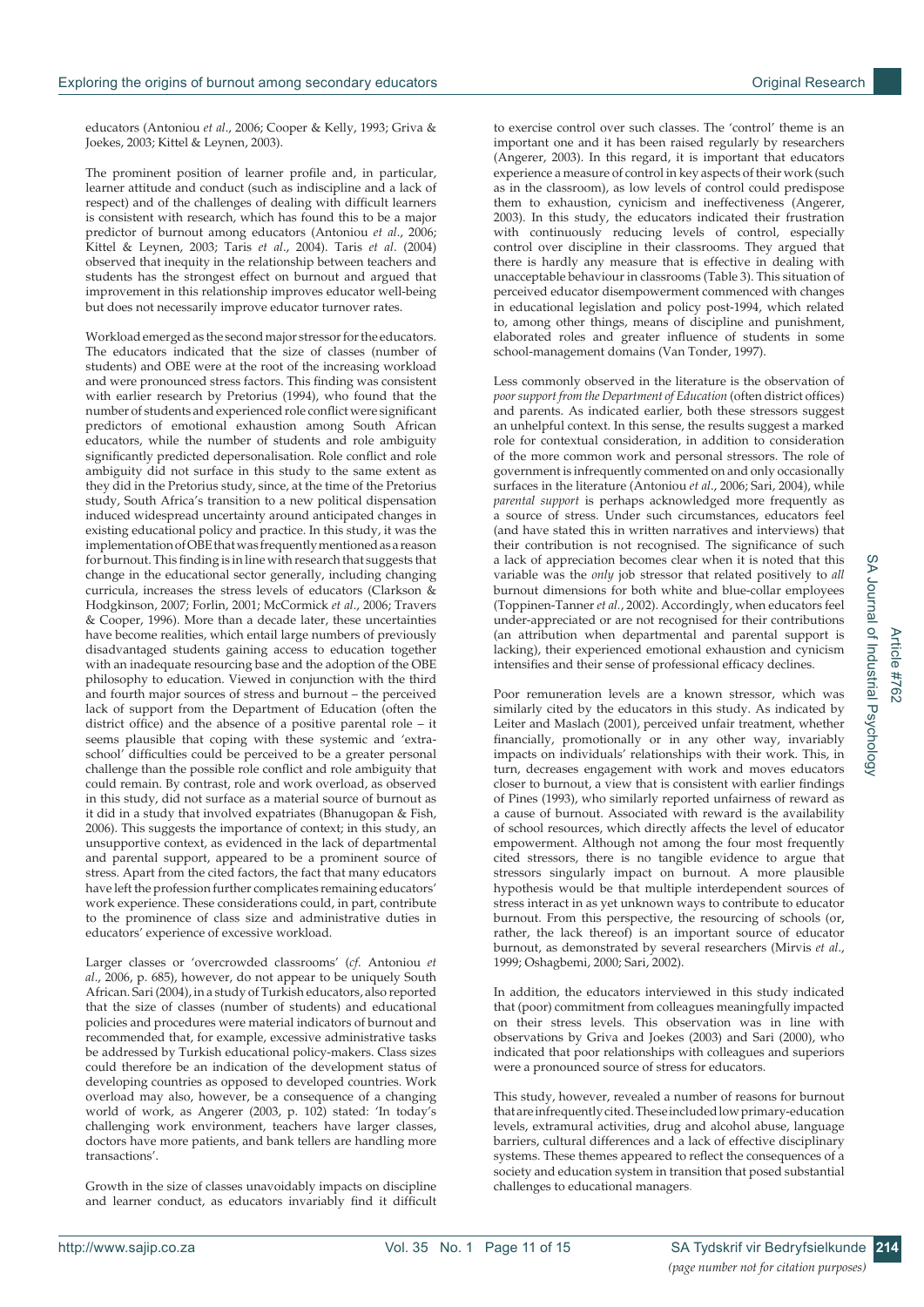In summary: Firstly, even though the majority of educators still demonstrated a commitment towards teaching, they conveyed frustration with the current school environment. They felt underpaid, unsupported and left with little or no means to control and regulate undisciplined learners. Secondly, the sources of educator stress and burnout identified in this study were consistent with the findings of a considerable body of international research and very similar to those observed for Greek and Turkish educators (Antoniou *et al*., 2006; Sari, 2004). It is consequently concluded that the causes of burnout among educators appear to be universal, especially the prominence of learners (discipline and conduct) and educator workload. The relative emphasis accorded to specific sources of educator stress could, however, vary from country to country. In this study, the third and fourth most prominent stressors (the Department of Education and parental support) appeared to be more salient than they might be in the majority of international studies, while a few stressors appeared to be unique to the South African setting.

The identified stressors lend credence to the emergent perspective of burnout as a systemic phenomenon, with the majority of the cited stressors residing in or originating from the institutional and systemic setting within which South African secondary schools are located and operate. This is consistent with other burnout research, which has found that situational and organisational factors perform a more prominent role in burnout compared to individual factors (Maslach, 2001, p. 610). While this does not negate the role of individual factors in the aetiology and development of burnout, these findings have important implications for educational and institutional management.

## **Implications and recommendations**

Burnout undoubtedly has adverse personal and institutional consequences (Cordes & Dougherty, 1993; Maslach *et al*., 2001; Mirvis *et al*., 1999). In view of the fact that burnout can be prevented and its undesirable effects reduced (Golembiewski *et al*., 1987), it follows that scholars will call for organisations to assess the psychological status of their leaders (Burke & Greenglass, 1991; Burke, Shearer & Desca, 1984). There is an equal, if not more pressing, need, however, to assess the prevalence and incidence of stress and burnout among the South African educator corps on a regular basis.

This study revealed that the phenomenon of burnout had serious negative consequences for the educators, as evidenced in their accounts of their work experiences. A common behavioural outcome of such situations, if left unattended, is that educators leave the profession or change jobs (Hughes, 2001; Lee & Ashforth, 1990). It is debatable, however, which is the lesser evil: losing educators or retaining burnt-out educators who involuntarily remain in their positions. Hughes (2001, p. 289) argued that many educators accept the consequences of burnout and remain in their positions (for a number of reasons). This has significant detrimental consequences not only for these educators who, in all likelihood, will develop a more severe and intense form of burnout (Mirvis *et al*., 1999) but also for the organisations, where the phenomenon of burnout adversely affects the student learning experience (Stevenson & Harper, 2006) and ultimately impacts on the academic achievement of the learners (Blandford, 1999). In the educational sector and, specifically, in primary and secondary education, the role of individual educators is significant beyond description and the impact of educators on young learners, who probably spend more time during their childhood with their educators than with their parents, must be a critical consideration. In fact, several studies have indicated that the social, affective and cognitive development of learners in special schools (and consequently also in ordinary schools) is impacted directly by teachers who are burnt out (Sari, 2004). It is for these reasons that the phenomenon and consequences of burnout require further research. This phenomenon and

its adverse effects should be debated among educators and accorded an appropriately high priority on the national agenda for educational management. A thorough understanding of the causes of burnout is necessary if educational effectiveness and efficiency are to be secured, the loss of good educators is to be curbed and the learning experience of learners is to be maximised.

The findings of the current study suggested that administrators and the leadership in schools and in the Department of Education should be mindful of educators' stress levels. Maslach and Leiter (1999) argued that the significance of burnout does not reside in viewing the phenomenon as an end state in itself but rather in its role as a mediator of other important outcomes. Some of these, research has informed us, include the quality of the learning experience and the value that learners derive from engaging the education system. The evidence surfaced by this study, viewed from within this framework (Maslach & Leiter, 1999), suggested that an appropriate philosophy of improving the quality of learners' experience and, consequently, of learning, should be directed at reducing the prominent sources of job stress and burnout in educators' work environment, as these facilitate (mediate) undesirable outcomes. As Um and Harrison (1998) suggested, there is little value in focusing on the development of coping skills when the majority of the stressors are institutionally entrenched. In their study, the primary stressors that contributed to burnout and job dissatisfaction were institutional in nature and included role conflict and contradictory implicit and explicit rules and regulations. Individual coping had little effect on experienced burnout in this study. It follows that, in such circumstances, an effective intervention strategy would be one that was directed at changing the most prominent undesirable features of the work setting and work environment, supplemented with interventions to enhance the coping skills of educators. Of interest is that Oktay (1992), while performing regression analyses, found that support groups were the only significant factor among various other forms of support that actually affected emotional exhaustion negatively. This suggests a potentially productive avenue for intervention but, we would argue, only if systemic sources of stress and burnout are addressed meaningfully.

Aggressive intervention in the burnout process is needed if the negative impact of burnout on both the teacher and the educational process is to be prevented (Hughes, 2001, p. 297). For intervention to be effective, however, it should be systemic (Taris *et al*., 2004) and should address stressors originating in the work and personal environments of educators (Maslach *et al*., 2001), such as work overload, a lack of control, insufficient reward, a breakdown in the work (educator) community, the absence of fairness and conflicting values (Angerer, 2003). At the same time, effective intervention cannot rely on generic approaches imported from other settings but should be context and situation-specific (McCarty, Zhao & Garland, 2007), the latter being a prominent source of stressors in this study.

Many companies have pursued these concerns in an attempt to establish more employee-friendly work environments. A recent study by Garman, Corrigan and Morris (2002), for example, recorded significant relationships between the emotional exhaustion levels of hospital staff and customer (patient) satisfaction. These findings suggested that the inverse of burnout, i.e. enthusiastic, engaged or committed, loyal and effective employees, positively influences the customer or client experience. From this perspective, it could be concluded that even an incremental improvement in the indicated intervention areas (for the entire educational system) would translate into a dramatic improvement in the learning experience of learners.

## **Avenues for future research**

This study suggests several areas for future research. Such research should focus on establishing the scope and frequency of experienced burnout in the educational sector at large. It should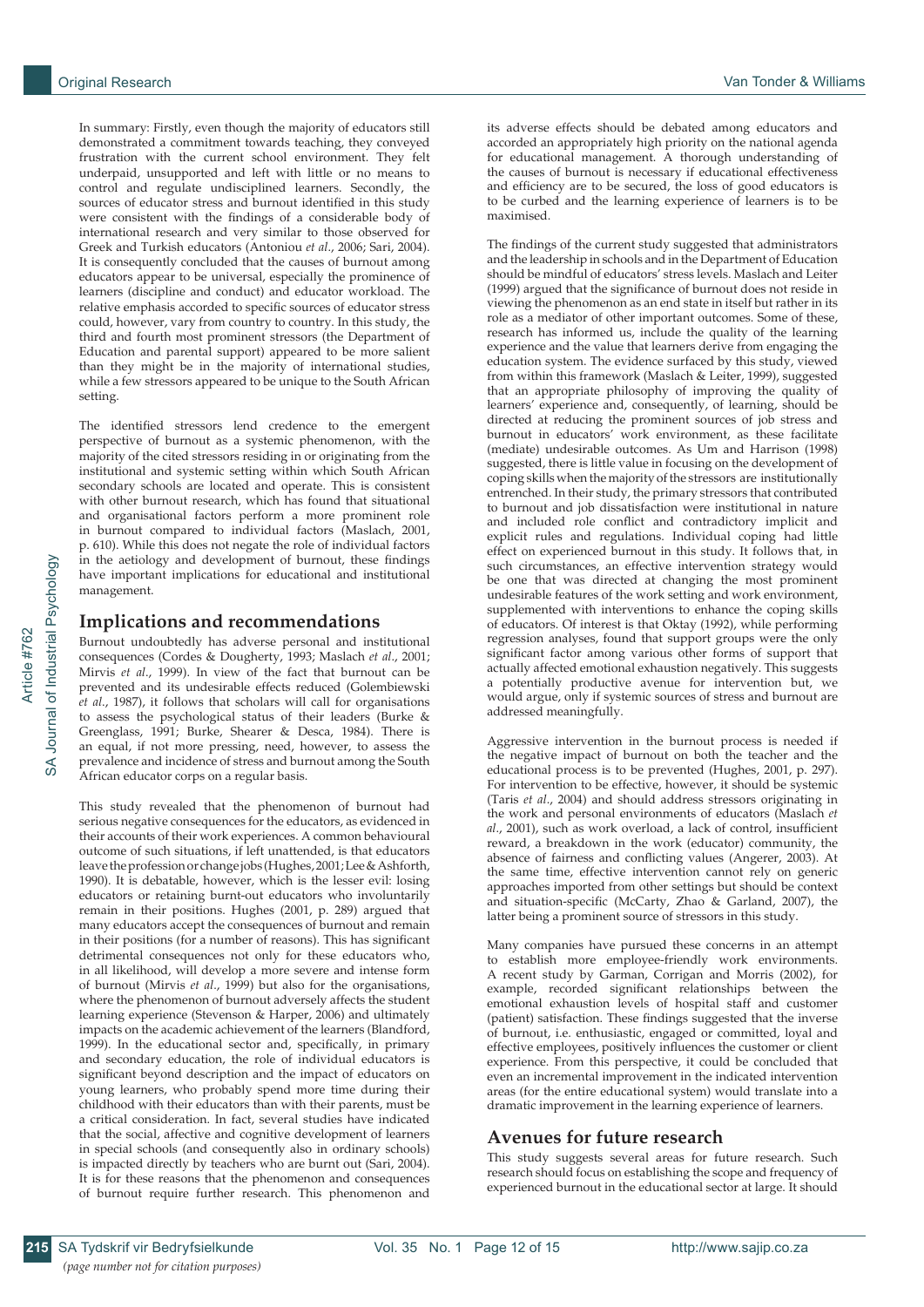also engage larger and more representative samples of secondary schools across the country and should reveal which regional areas or sub-populations (if any) are more vulnerable and more at risk. It should furthermore identify common yet critical areas of management intervention in the schooling system, which could help to define a national strategy for combating stress, burnout and related illnesses among educators. Such a strategy should identify specific sources of stress and should target these to optimise educator effectiveness and, consequently, to ensure an improved learning experience for students. Building on this study, rigorous and more positively inclined studies that aim to establish the relative prominence and influence of the different sources of stress and burnout should be pursued. Such studies should aim to establish, more precisely, what the correlates and consequences of the identified stressors are and how these influence the development of burnout among educators. Finally, replication and cross-cultural studies using similar measures of burnout should be undertaken to establish a valid and reliable knowledge platform for this country.

# **Limitations of the study**

As with all studies, this study is also characterised by constraints, which suggest caution in the interpretation of the results. The first limitation relates to the three schools that participated. They were not selected randomly or representatively but were the result of a convenience sample. All three were also primarily located in an urban setting. For these reasons, the results, while valid for these schools, cannot be extended to the broader educational setting.

The second limitation relates to the fact that it was not possible to establish how the educators compared with their international counterparts in terms of burnout levels (the first part of the study). Even though the MBI is the most widely used measure of burnout, variation in the final composition of the MBI scales (and items) that are included or omitted do occur. This prevents a meaningful comparison of results across studies. In this study, this was also the case and, although similar scale selection to that used by Jackson and Rothmann (2005a) was followed, the two items  $(13 \text{ and } 18)^3$  that they omitted in their burnout model for South African educators were not omitted in this study, which, unfortunately, renders the data sets incomparable.

The participation of the educators in this study was secured through the school managers and, while the educators appeared to participate willingly, their degree of rapport and comfort with the study was difficult to gauge. Some of the respondents were, in fact, notably reluctant to communicate openly. The third limitation of this study is that it did not consciously consider the potential impact of diversity or the timing of the study (measurement specifically). Although burnout is an enduring and long-term phenomenon, its presence could be felt or observed more prominently at certain times in the school calendar, such as before examinations. These considerations suggest that future research should consciously incorporate such variables.

# **Conclusion**

Although this study does not purport to be representative, the very nature of qualitative approaches and methodologies is such that, if these are appropriately executed, they do generate valid perspectives, which allow for some transferability to similar situations. This study's contribution resides primarily in this area, as it provides a valid account of sources of stress and burnout among secondary educators, which aligns with that of international studies. This provides a definite point of departure for thinking about managing burnout and establishes a useful platform from which to pursue the incidence of burnout in the South African educational setting further as well as the

3.Item 13 stated 'I just want to do my job and not be bothered' and Item 18 stated 'I've become more callous towards people since I took this job'.

relative prominence of specific factors that contribute to the onset of burnout among educators. The study also sensitises the education community to the very real problems that educators (certainly in the sampled schools) experience and that cause discomfort and illness. In this sense, it suggests the need for intervention.

### Finally,

*'...it is not only up to teachers and head teachers to figure out and work for what they hope for: it is up to parents, students, policy makers, labour and business leaders, politicians and the media as well. Rebuilding and redefining education and its relationship to the world "out there" is a job for citizens and society as a whole'.* (Hargreaves & Fullen, 1998, p. 127)

## **References**

- Ahola, K., Honkonen, T., Isometsä, E., Kalimo, R., Nykyri, E., Aromaa, A., *et al.* (2005). The relationship between jobrelated burnout and depressive disorders – Results from the Finnish health 2000 study. *Journal of Affective Disorders, 88,* 55–62.
- Angerer, J.M. (2003). Job burnout. *Journal of Employment Counselling, 40*(3), 98–107.
- Antoniou, A.S., Polychroni, F., & Vlachakis, A.N. (2006). Gender and age differences in occupational stress and professional burnout between primary and high school teachers in Greece*. Journal of Managerial Psychology, 21*(7), 682–690.
- Bakker, A.B., Schaufeli, W.B., Demerouti, E., Janssen, P.M., Van der Hulst, R., & Brouwer, J. (2000). Using equity theory to examine the difference between burnout and depression. *Anxiety, Stress, and Coping, 13,* 247–268.
- Bakker, A.B., Van der Zee, K.I., Lewig, K.A., & Dollard, M.F. (2006). The relationship between the big five personality factors and burnout: A study among volunteer counsellors. *Journal of Social Psychology, 146*(1), 31–50.
- Barkhuizen, N., & Rothmann, S. (in press). Burnout of academic staff in South African higher education institutions. *South African Journal of Higher Education.*
- Barkhuizen, N., Rothmann, S., & Tytherleigh, M.Y. (in press). A model of work-related well-being of academic staff in a South African higher education institution. *South African Journal of Higher Education.*
- Barnett, R.C., Brennan, R.T., & Gareis, K.C. (1999). A closer look at the measurement of burnout. *Journal of Applied Biobehavioral Research, 4*(2), 65–78.
- Bhanugopan, R., & Fish, A. (2006). An empirical investigation of job burnout among expatriates. *Personnel Review, 35*(4), 449–468.
- Blandford, S. (1999). *Managing discipline in schools.* London: Routledge.
- Botha, P.A. (2006, 27 June–01 July). *Emotional wellness behaviour risks associated with stress, burnout, anxiety, and depression.* Paper presented at the 2006 international conference of the Global Business and Technology Association, Moscow.
- Brock, B.L., & Grady, M.L. (2000). *Rekindling the flame: Principals combating teacher burnout.* Thousand Oaks: Corwin Press.
- Burke, R.J., & Greenglass, E.R. (1991). A longitudinal study of progressive phases of psychological burnout. *Journal of Health and Human Resources Administration, 13*(4), 390–408.
- Burke, R.J., & Greenglass, E.R. (1996). Work stress, social support, psychological burnout and emotional and physical well-being among teachers. *Psychology, Health and Medicine, 1,* 193–205.
- Burke, R.J., & Greenglass, E.R. (2001). Hospital restructuring, work-family conflict and psychological burnout among nursing staff. *Psychological Health, 22,* 123–132.
- Burke, R.J., Shearer, J., & Desca, G. (1984). Burnout among men and women in police work. *Journal of Health and Human Resources Administration, 7*(2), 162–188.
- Calvert, G.M., Flynn, R., Fraser, P., & Long, J. (1991, April). *Volunteers' motivation and the Terrence Higgins Trust.* Presentation given at the British Psychological Society Conference, London.

SA Journal of Industrial Psychology

SA Journal of Industrial Psychology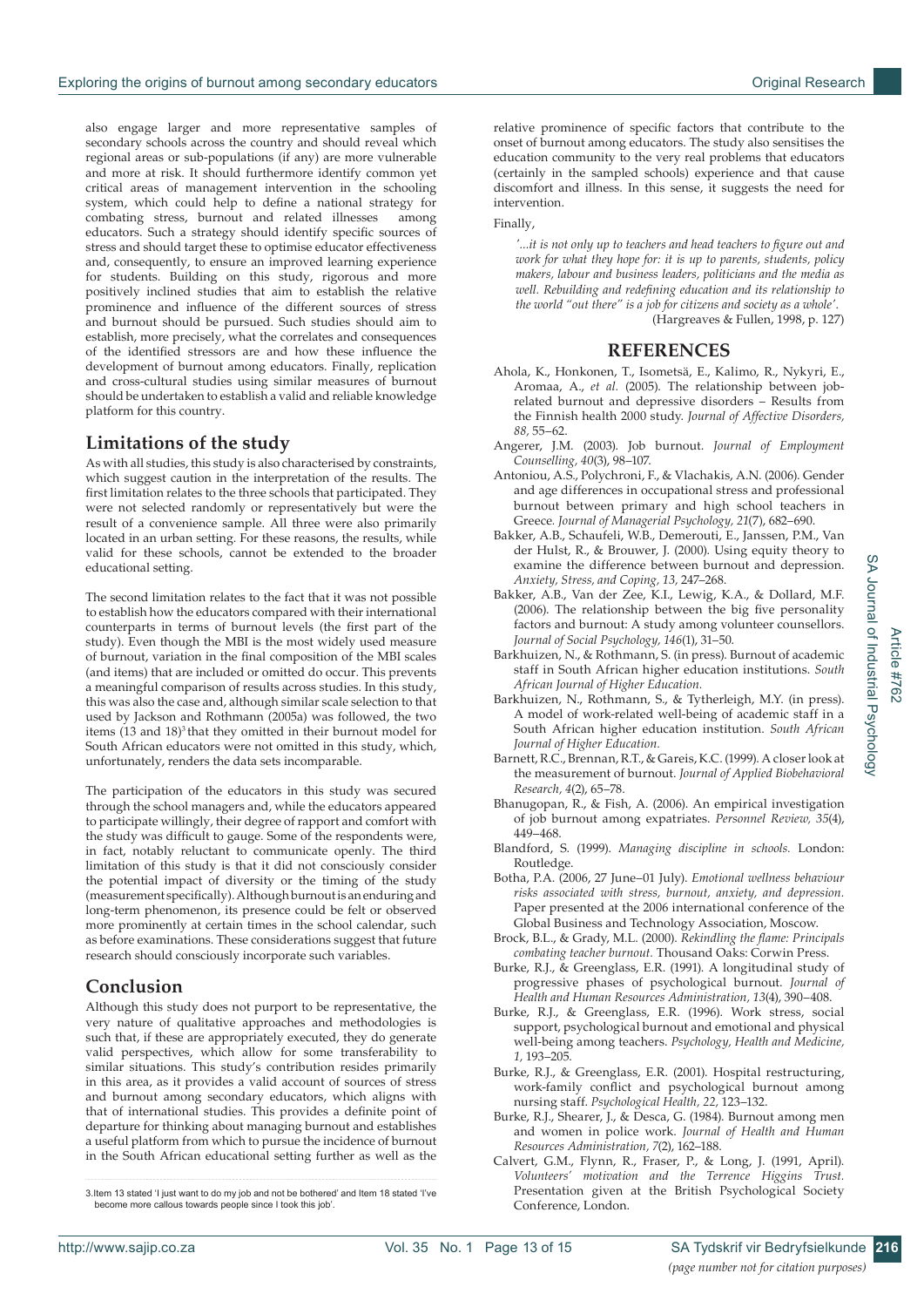- Cherniss, C. (1980). *Staff burnout: Job stress in the human services.* Beverley Hills: Sage Publications.
- Clarkson, G.P., & Hodgkinson, G.P. (2007). What can occupational stress diaries achieve that questionnaires can't? *Personnel Review, 36*(5), 684–700.
- Cohen, J. (1988). *Statistical power analysis for the behavioral sciences* (rev. edn.). Orlando: Academic Press.
- Cooper, C.L., & Kelly, M. (1993). Occupational stress in head teachers: A national UK study. *British Journal of Educational Psychology, 63,* 130–143.
- Cordes, C.L., & Dougherty, T.W. (1993). A review and integration of research on job burnout. *Academy of Management Review, 18*(4), 621–656.
- Creswell, J.W. (2003). *Research design: Qualitative, quantitative, and mixed methods approaches*. (2nd edn.). Thousand Oaks: Sage Publications.
- Denzin, N.K., & Lincoln, Y.S. (Eds.). (1994). *Handbook of qualitative research* (2nd edn.), (n.p.). Thousand Oaks: Sage Publications.
- Denzin, N.K., & Lincoln, Y.S. (2005). Introduction: The discipline and practice of qualitative research. In N.K. Denzin & Y.S. Lincoln (Eds.), *Handbook of qualitative research* (3rd edn.), (n.p.). Thousand Oaks: Sage Publications.
- Department of Education. (2006). *2006 school realities.* Retrieved n.d., from http://www.education.gov.za.
- Dinham, S., & Scott, C. (2000). Moving into third: Outer domain of teacher satisfaction. *Journal of Educational Administration, 38*(4), 379–396.
- Esterberg, K.G. (2002). *Qualitative methods in social research.* Boston: McGraw Hill.
- Forlin, C. (2001). Inclusion: Identifying potential stressors for regular class teachers. *Educational Research, 43,* 235–245.
- Freudenberger, H.J. (1974). Staff burnout. *Journal of Social Issues, 30,* 159–165.
- Freudenberger, H.J. (1975). The staff burnout syndrome in alternative institutions. *Psychotherapy Theory Research Practice, 12,* 72–83.
- Friedman, I.A. (1991). High- and low-burnout schools: School culture aspects of teacher burnout. *Journal of Educational Research, 84,* 325–333.
- Garman, A.N., Corrigan, P.W., & Morris, S.B. (2002). Staff burnout and patient satisfaction: Evidence of relationships at the care unit level. *Journal of Occupational Health Psychology, 7,* 235–241.
- Gill, A.S., Flaschner, B., & Shachar, M. (2006). Mitigating stress and burnout by implementing transformational leadership. *International Journal of Contemporary Hospitality Management, 18*(6), 469–481.
- Golden, J., Piedmont, R.L., Ciarrocchi, J.W., & Rodgerson, T. (2004). Spirituality and burnout: An incremental validity study. *Journal of Psychology and Theology, 32*(2), 115–125.
- Golembiewski, R.T., & Boss, R.W. (1991). Shelving levels of burnout for individuals in organizations: A note on the stability of phases. *Journal of Health and Human Resources Administration, 13*(4), 409–423.
- Golembiewski, R.T., Hilles, R., & Daly, R. (1987). Some effects of multiple OD interventions on burnout and work site features. *Journal of Applied Behavioral Science, 23*(3), 295–313.
- Golembiewski, R.T., & Munzenrider, R.F. (1988). *Phases of burnout: Developments in concepts and applications.* New York: Praeger.
- Golembiewski, R.T., Munzenrider, R.F., & Stevenson, J. (1985). *Stress in organizations*. New York: Praeger.
- Griva, K., & Joekes, K. (2003). UK teachers under stress: Can we predict wellness on the basis of characteristics of the teaching job? *Psychology and Health, 18*(4), 457–471.
- Hargreaves, A., & Fullan, M. (1998). *What's for fighting out there?* Ontario: Teachers College Press.
- Hoops, B.K. (1999). The truth about burnout: How organisations cause personal stress and what to do about it. *Psychiatric Rehabilitation Journal, 23*(2), 194.
- Houkes, I.P., De Jonge, J., & Bakker, A.B. (2003). Specific determinants of intrinsic work motivation, emotional

exhaustion, and turnover intention: A multisample longitudinal study. *Journal of Occupational & Organisational Psychology, 76,* 427.

- Hughes, R.E. (2001). Deciding to leave but staying: Teacher burnout, precursors and turnover. *The International Journal of Human Resource Management, 12*(2), 288–298.
- Jackson, L.T.B., & Rothmann, S. (2005a). An adapted model of burnout for educators in South Africa. *South African Journal of Education, 25,* 100–108.
- Jackson, L.T.B., & Rothmann, S. (2005b). Work-related well being of educators in a district of the North West Province. *Perspectives in Education, 23*(3), 107–122.
- Jamal, M., & Baba, V.V. (2000). Job stress and burnout among Canadian managers and nurses: An empirical examination. *Canadian Journal of Public Health, 91*(6), 454–459.
- Johnson, L.B. (1991). Job strain among police officers: Gender comparisons. *Police Studies, 14*, 12–16.
- Kittel, F., & Leynen, F. (2003). A study of work stressors and wellness/health outcomes among Belgian school teachers. *Psychology and Health, 18*(4), 501–510.
- Koeske, G.F., & Koeske, R.D. (1989). Construct validity of the Maslach Burnout Inventory: A critical review and reconceptualisation. *The Journal of Applied Behavioural Science, 25*(2), 131–144.
- Lee, R.T., & Ashforth, B.E. (1990). On the meaning of Maslach's three dimensions of burnout. *Journal of Applied Psychology, 75,* 743–747.
- Leiter, P.M., & Maslach, C. (2001). Burnout and quality in a sped-up world. *The Journal for Quality and Participation, 24*(2), 48–51.
- Levinson, H. (1996). When executives burn out. *Harvard Business Review*, *74*, 152–157.
- Loo, R. (2004). A typology of burnout types among police managers. *Policing: An International Journal of Police Strategies & Management, 27*(2), 156–165.
- Maslach, C. (1982). Burnout: A social-psychological analysis. In J.W. Jones (Ed.), *The burnout syndrome*, (n.p.). Park Ridge: London House.
- Maslach, C. (2001). What have we learned about burnout and health? *Psychology and Health, 16,* 607–611.
- Maslach, C., & Jackson, S.E. (1981). The measurement of experienced burnout. *Journal of Occupational and Behavioural Science, 2,* 99–113.
- Maslach, C., Jackson, S.E., & Leiter, M.P. (1996). *Maslach Burnout Inventory Manual.* (3rd edn.). Palo Alto: Consulting Psychologists Press.
- Maslach, C., & Leiter, M.P. (1997). *The truth about burnout: How organisations cause personal stress and what to do about it*. San Francisco: Jossey-Bass.
- Maslach, C., & Leiter, M.P. (1999). Burnout and engagement in the workplace: A contextual analysis. In T. Urdan (Ed.), *Advances in motivation and achievement,* vol. 11 (n.p.). Stamford: JAI Press.
- Maslach, C., Schaufeli, W.B., & Leiter, M.P. (2001). Job burnout. *Annual Review of Psychology, 52,* 397–422.
- McCarty, W.P., Zhao, J.S., & Garland, B.E. (2007). Occupational stress and burnout between male and female police officers: Are there any gender differences? *Policing: An International Journal of Police Strategies & Management, 30*(4), 672–691.
- McCormick, J., Ayres, P.L., & Beechey, B. (2006). Teaching self-efficacy, stress and coping in a major curriculum reform: Applying theory to context. *Journal of Educational Administration, 44*(1), 53–70.
- Messmer, M. (2004). Are you burning out your best employee? *Strategic Finance, 85*(11), 12.
- Mirvis, D.M., Graney, M.J., & Kilpatrick, D.P.A. (1999). Trends in burnout and related measures of organizational stress among leaders of Department of Veterans Affairs medical centres. *Journal of Healthcare Management, 44*(5), 353–366.
- Montgomery, A.J., Panagopolou, E., De Wildt, M., & Meenks, E. (2006). Work-family interference, emotional labor and burnout. *Journal of Managerial Psychology, 21*(1), 36–51.